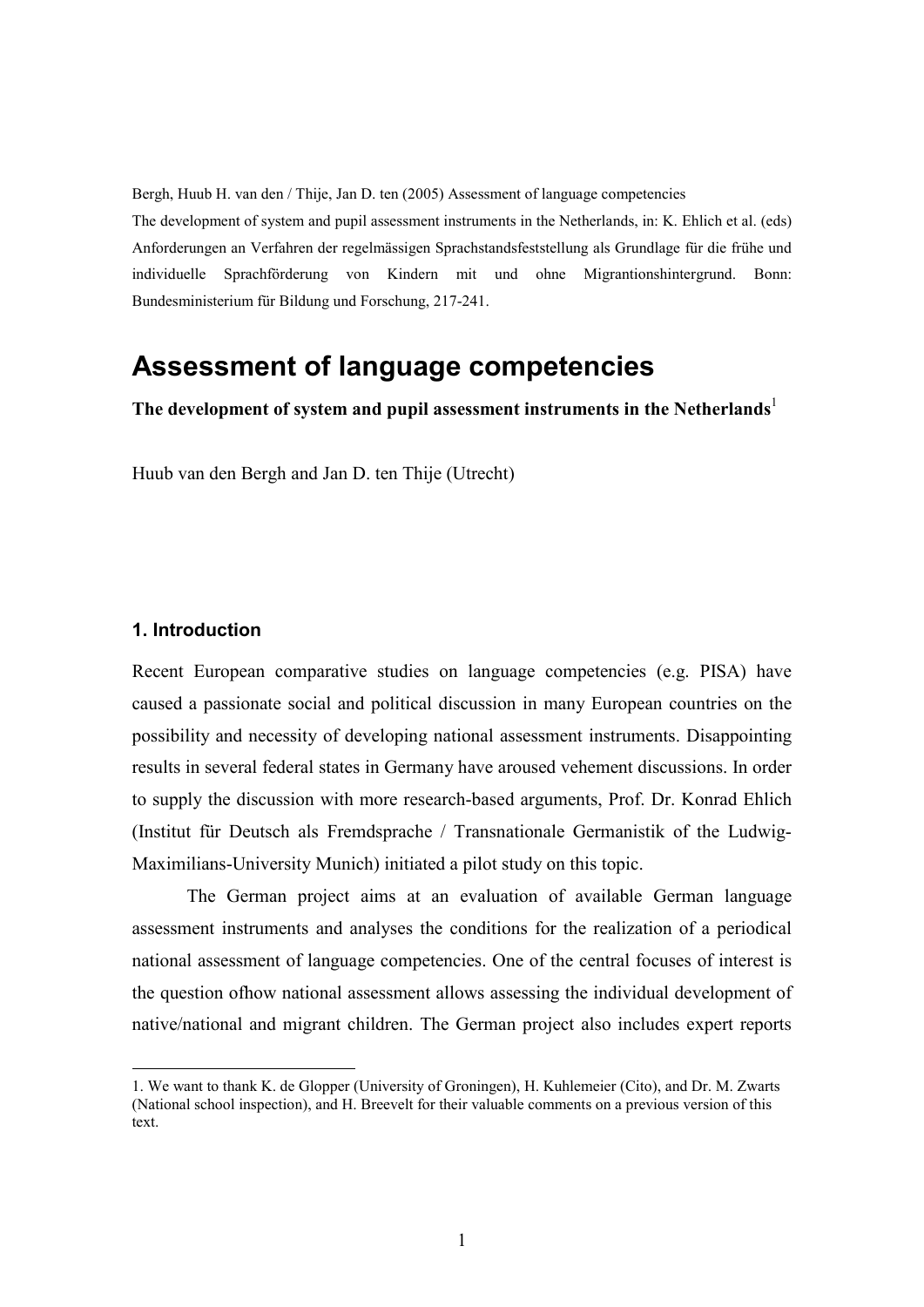on relevant developments in countries that have a longer tradition in this field of interest, e.g. Sweden, Australia and the Netherlands. The present report characterizes the developments in language assessment in the Netherlands.

In the Netherlands some twenty years ago a first feasibility study on national assessment was executed. This study brought at light that seven percent of the pupils at the end of primary education were 'functional illiterates' (Wesdorp / Van den Bergh / Bos / Hoeksma / Oostdam / Scheerens / Triesscheijn 1986). This result then triggered a passionate discussion on the perceived level of achievement. Questions concerning the aim, types of tests, and applied norms were only seldom put forward. Since then there have been a national assessment of language competencies every five years, i.e. in 1989, 1994, and 1999.

In order to characterize the development and actual functioning of the national assessment nowadays, we discuss this type of language assessment in relation to the other important systemic and individual assessment instruments that traditionally are carried out in the Netherlands. In fact, during their compulsory school attendance (4 until 16/18 years old), Dutch pupils and students are confronted with four types of assessment. These instruments are applied at different stages of the pupil's school carrier and differ in scope and purpose:

- During primary education individual pupils take (standardized) tests within the framework of a pupil-monitoring system.
- In grade six and in grade eight in primary education randomly selected pupils are tested once every five years in the framework of the national assessment of educational progress.
- At the end of primary education (grade 8) all pupils (age  $\pm$  11 years) take a standardized final test (often the so-called Cito Primary Education Final Test) that determines in great part their choice for secondary education.
- Finally, pupils take tests in all school subject matters at the end of secondary school. These exams consist of two parts: a school exam and a centrally (nationally) developed exam with standardized tests.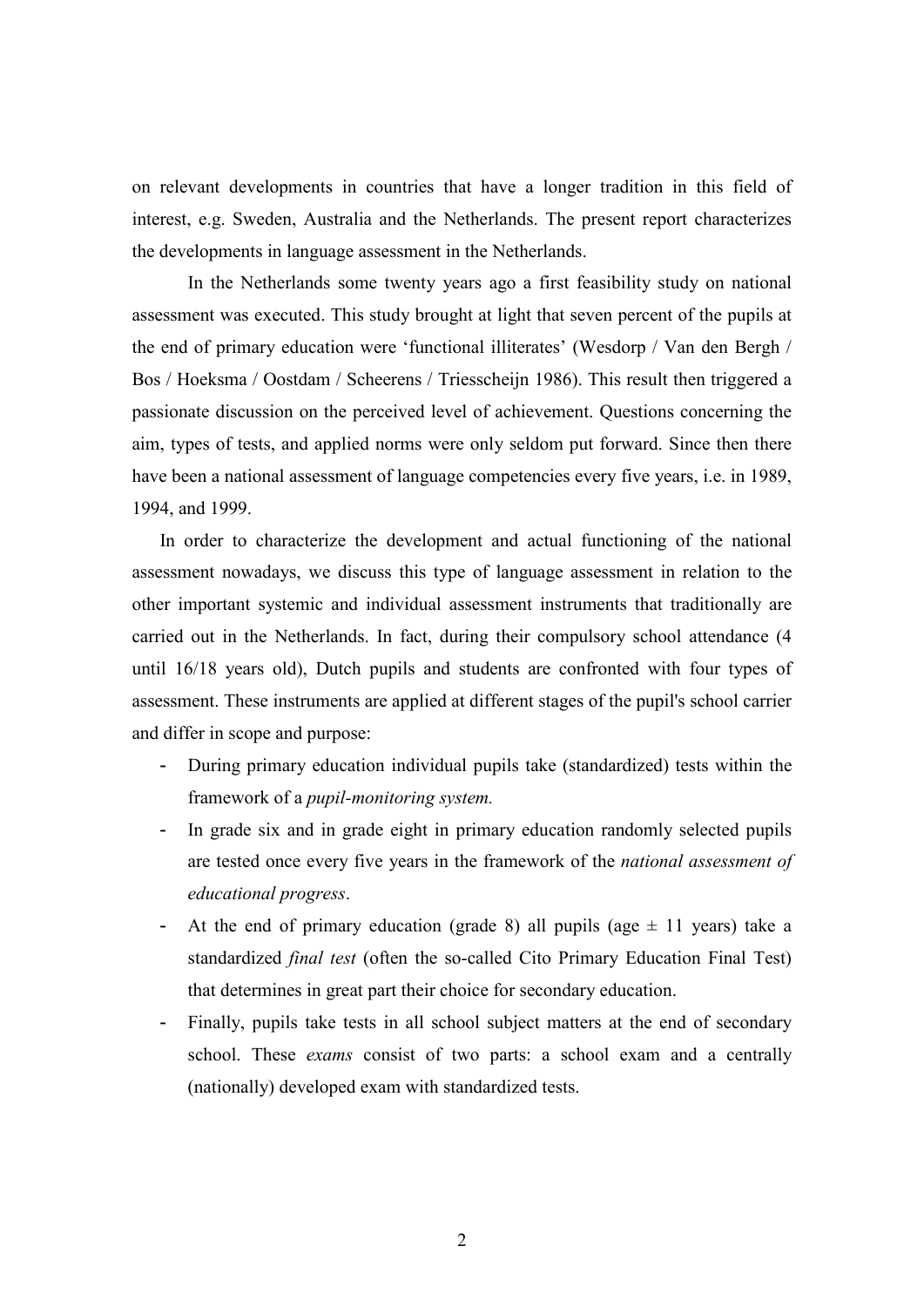For a good understanding of the Dutch conditions for the realisation and management of the different types of assessment we will supply the German reader with some preliminary information about the Netherlands educational system and politics and give some background information on migrant children. At the end of the report we will raise questions and discuss linguistic, didactic and educational aspects of the Dutch system of assessment instruments.

# 2. Relevant characteristics of the Dutch educational system

# 2.1 Dutch educational structure

A striking difference with the German educational system is that Dutch children enter primary school at the age of five and finish their compulsory school career when they are eighteen years old. During the last two years education is part-time compulsory. Figure 1 represents the Dutch system. The size of each block represents the number of pupils attending that type of education.



Figure 1 The Dutch educational system (source: Minister of Education, 2004)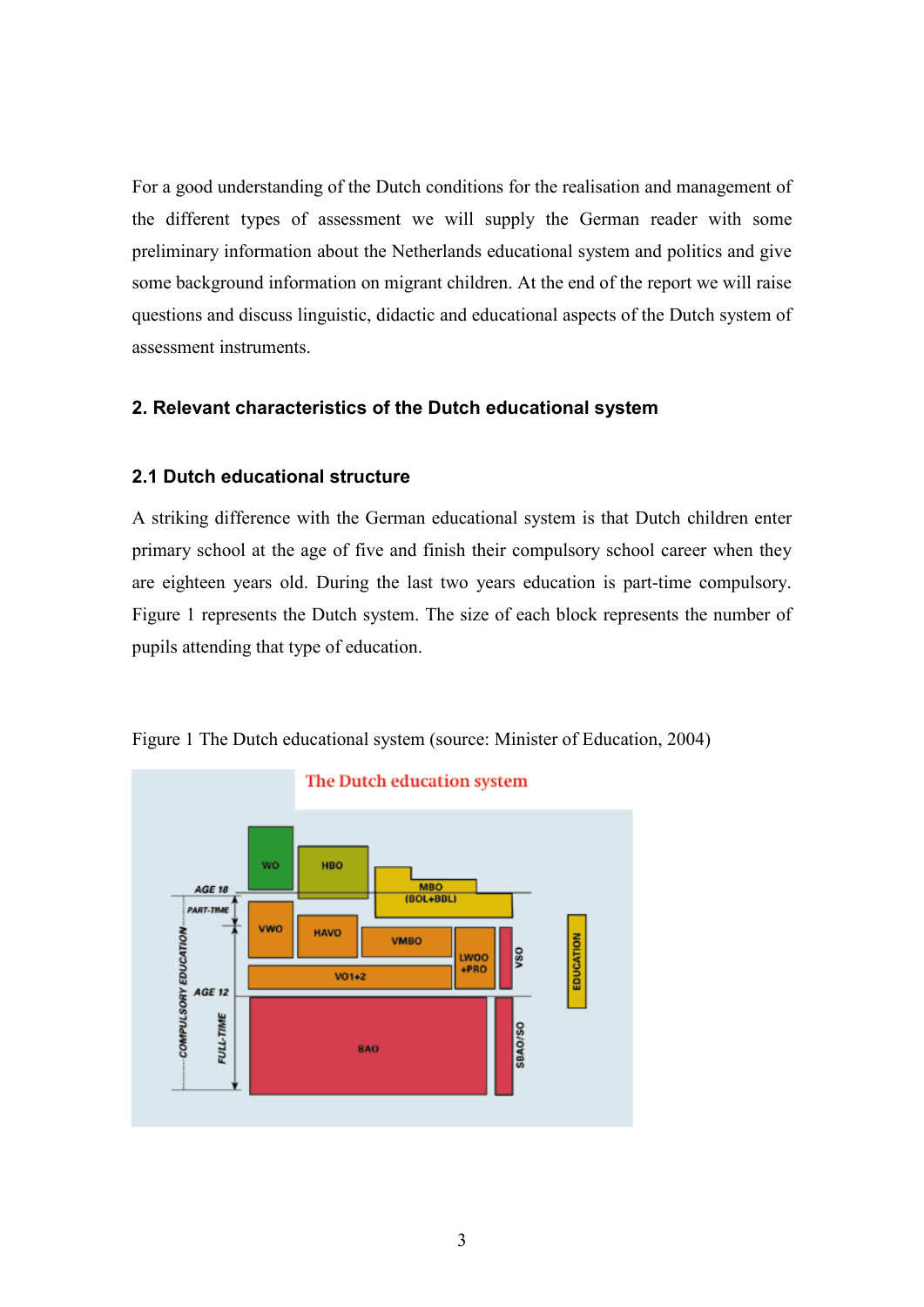After the primary school (BAO) (i.e. 'Grundschule') the system opens up to various types of secondary education: the pre-university education (VWO, i.e. 'Gymnasium' or 'Fachoberschule'), next to senior general (HAVO, i.e. 'Fachoberschule'<sup>2</sup>) and prevocational secondary (VMBO, i.e. 'Hauptschule' or 'Realschule') education. After secondary education, pupils move on to senior secondary vocational education (MBO i.e. 'Berufsfachschule') or higher education (HO). MBO is divided into a vocational training programme (BOL) and a block/day release programme (BBL). Higher education encompasses higher professional (HBO i.e. 'Fachhochschule') and university (WO – 'Universität') education. Apart from these mainstream types of education, children with special needs attend learning support departments (LWOO), special primary (SBAO and SO) and secondary schools (VSO) or practical training programme (PRO).

In a recent comparison of different European educational systems the Dutch Social Planning Institute (SCP 2000) provides us with background information. Dutch and German educational systems have in common that pupils have to choose at a relatively young age between the different kinds of secondary school. In most other countries secondary school types are longer integrated and pupils choose not before the age of 15 or 16. Shared classes during the first one or two years of secondary school sometimes provide some relief from the need of early selection (see Figure 1: VO1+2). However in the Netherlands the gap between pre-university (VWO) and senior general (HAVO) on the one hand and primary and senior vocational education (VMBO) on the other becomes more and more deep and unbridgeable. This difference is comparable with distinction between 'Gymnasium' and 'Mittelschule' in many federal states of Germany. The Netherlands tends to have one of the most selective educational systems in Europe.

SCP (2000) reports that the Dutch educational level and participation were high for long time compared to other European countries, but have decreased to the European

<sup>&</sup>lt;sup>2</sup> The names of the Dutch and German school system partly differ and partly corresponds.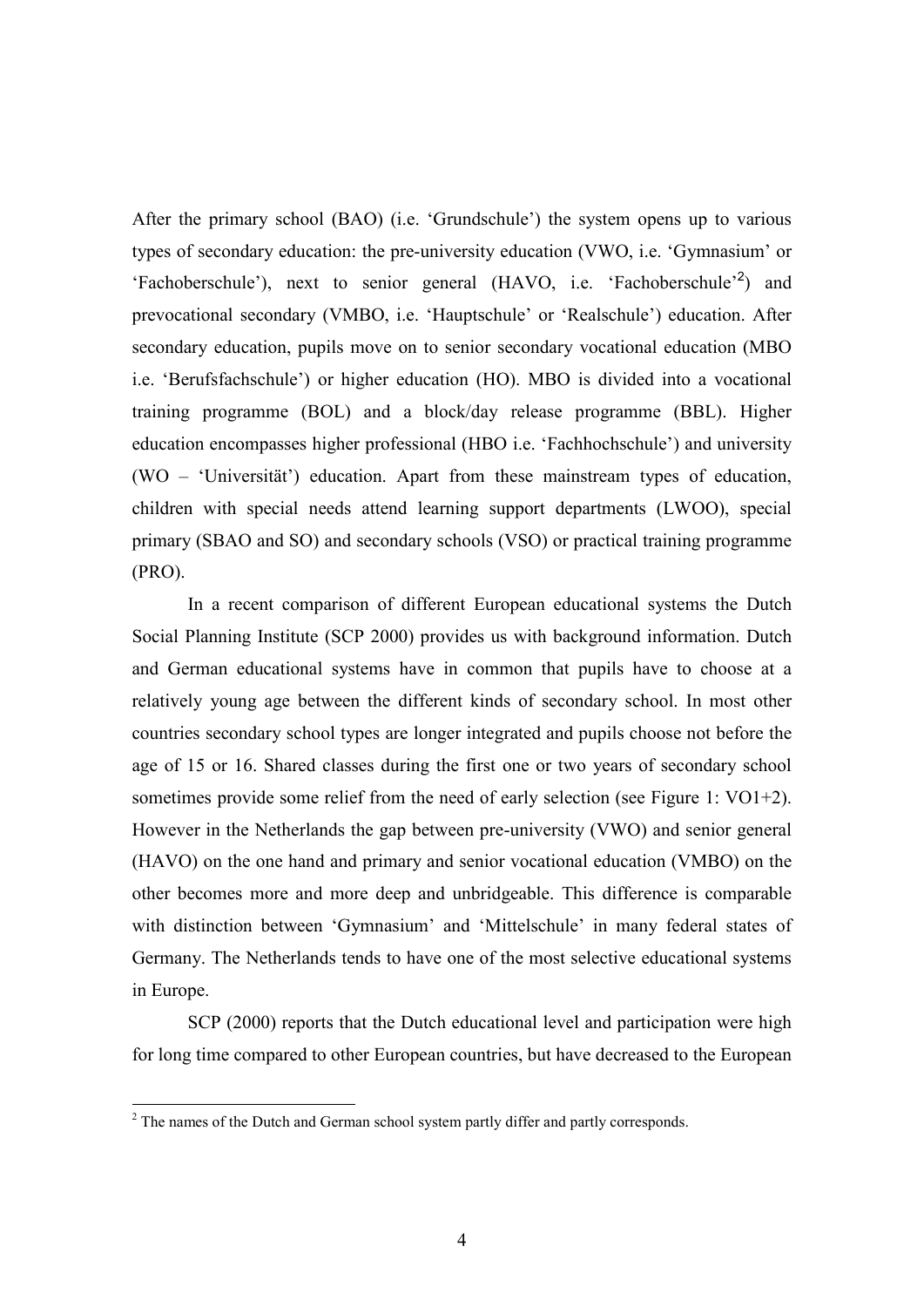average in the last years. School hours for Dutch pupils are still circa 10% higher than for children in most other European classes. Dutch expense on education is relatively low and has even decreased in the last years. Currently a debate is going on whether the Netherlands loses touch with international standards with respect to the reproduction of a modern knowledge society.

#### 2.2 Freedom of education and changes in educational policy

The developments within the Dutch educational system cannot be understood without a short note on the constitutional freedom of education that underlies the national system since 1917. Due to this freedom of education Dutch schools have a large autonomy compared to schools in other European countries. The Dutch constitution not only allows private groups to establish schools, it also grants them a great - though not absolute - liberty to determine the content and form of education. In the course of time the national state developed various organizational instruments in order to control and determine indirectly the changes in school programs.

Koole / ten Thije (1994) describe in this respect the emergence in the sixties of a so-called constructive educational policy that for the first time recognized the state as initiator and stimulator of educational innovation and state: "Social needs in society, such as the changing needs of the labour market due to the automation of the labour process and the subsequent need for and influx of unschooled immigrant workers urged this policy change." Under this policy, many local, regional and national advisory institutes were relocated in an overall structure offering service and support to schools and enabling to the government to conduct a coordinated policy aimed at a systematic innovation of both content and structure (Doornbos, 1986: 267). National advisory centres were installed and assigned with specific tasks with respect to curriculum development (SLO), educational research, school counselling and, finally, test and assessment development (Cito). The development of national assessment instruments in the eighties can be considered as a direct result of this incentive policy.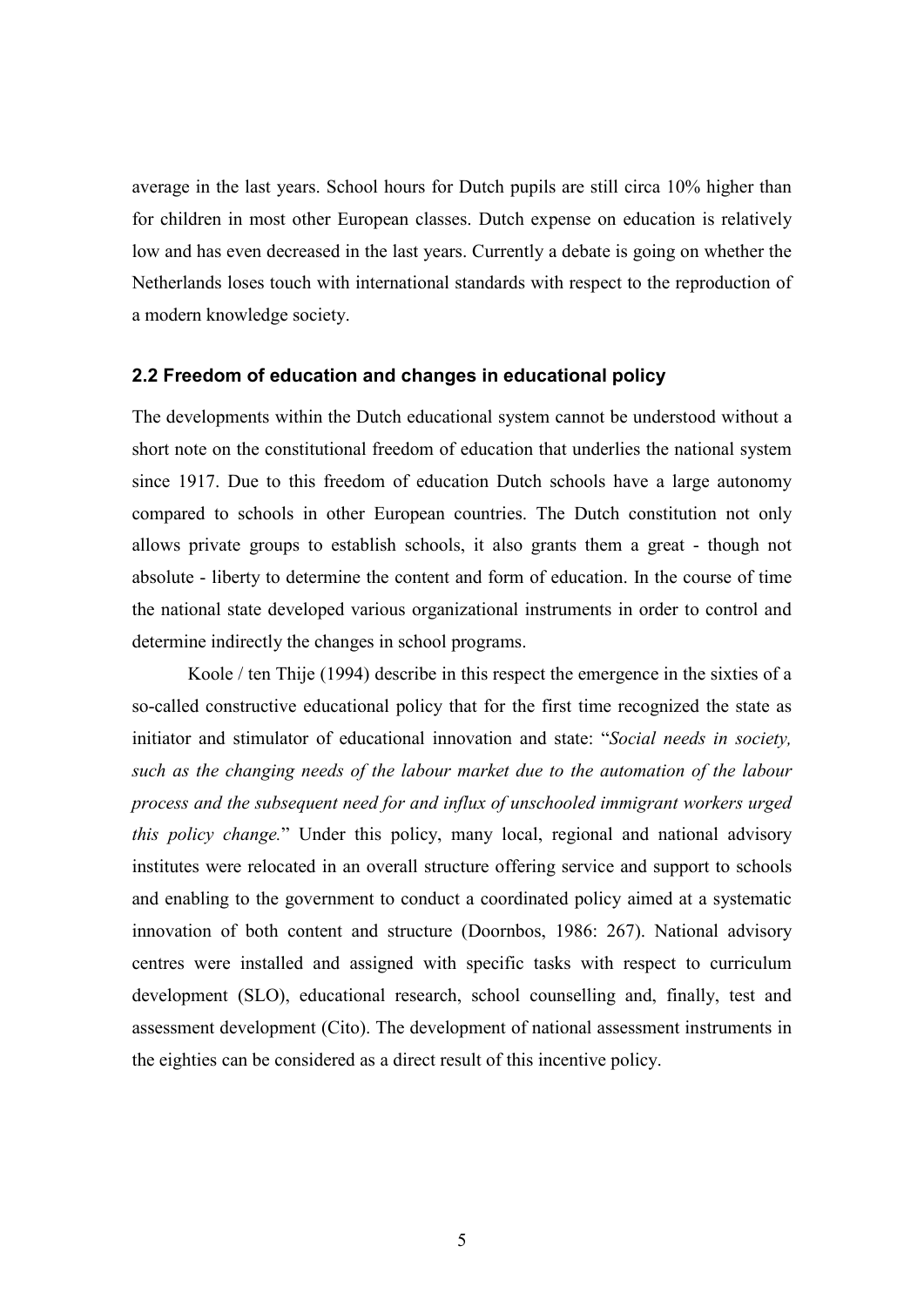However, over the last ten years, successive governments gradually replaced this incentive policy with an input/output policy. This means that the national state does no longer initiate so many innovation projects itself, but instead provides schools with financial means so that they can hire support from national or local advisory institutes. This policy shift can be considered as the next stage in the societal transformation of the constitutional freedom of education. The national education policy restricts itself to socalled 'core business' and the Minister of Education concentrates on an input/output comparison. Within this framework national assessment of school achievement assumed new importance.

## 2.3 Multilingualism and migrant pupils in school

As migrants were brought to Northern Europe in the sixties of last century the Dutch migrant pupils were treated according to the idea of 'integration with maintenance of minority identity'. The aim of this 'two track' policy was to integrate immigrant pupils in the Dutch school and society, and at the same time to prepare them for their return to their country of origin. Immigrant pupils received extra lessons in Dutch, as well as in their mother tongue.

In the eighties it became clear, that migration would be a permanent condition and the Netherlands had become, in fact, a multicultural society. Consequently, among other things educational policy changed. Teaching of Dutch as a second language was more accentuated and the special attention for migrant pupils was integrated in the special attention for children from working class families. Since that time the funding of primary schools is based on a scale rate from 1.0 via 1.25 to 1.9 corresponding to the number of pupils with indigenous or foreign family background. In the weighing of the children the place of birth of one or both parents is considered as well as their educational level and professional career. This scale is the decisive factor in the allocation of supplementary means to schools for extra teachers or schooling materials.

 Nowadays, teaching of minority languages is forbidden during school time and teaching Dutch is strongly emphasized in all sectors of education. In some secondary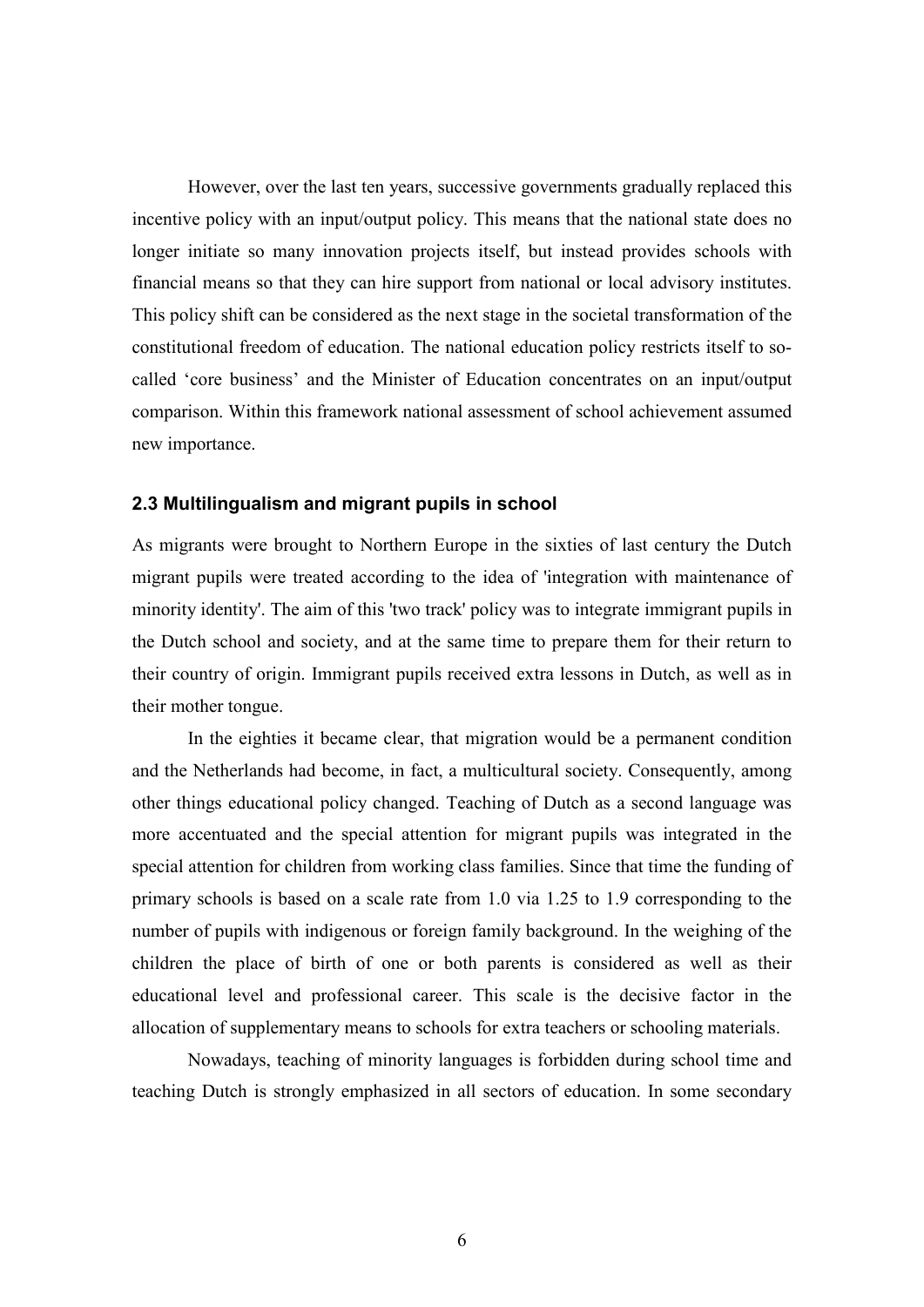schools Spanish, Turkish, Moroccan and other minority languages can be chosen as a third foreign language. However, this opportunity is rarely available in the vocational sectors of education, where migrant children are strongly represented. Following the process of European unification, in primary and secondary schools there have been tendencies towards bilingual education. Consequently, mainly English as language for instruction determines bilingual education policy nowadays in the Netherlands. Recently, language policy for primary school also considers French and German.

 The current state of affairs concerning the educational career of migrant children is represented in the OESO report 'Education at a glance 2003' (Minister of Education 2003). The proportion of pupils with non-Dutch backgrounds in primary education was 15.3 % in 2001/02. In relative terms, minority children are represented most strongly in special education: 18.9 %. Over the past five years, the number of secondary school pupils from non-Dutch speaking groups has increased. The increase in the number of ethnic minority pupils is primarily reflected in special education (i.e. LWOO). On average, almost 10 % of the secondary school population can be said to come from ethnic minorities. In LWOO, this is well over 33 %. The ethnic minorities are still under-represented in HAVO and VWO with only 3.5%.

 Following this short overview of Dutch educational system and policy and the special attention for migrant children in the Netherlands we will focus on the different assessment instruments available for language competencies.

## 3. Instruments for educational assessment

During their school career pupils' achievements are measured at various occasions. Besides the traditional teacher-made tests, pupils also take more standardized tests. These tests do not only allow to assess the pupils' progress, but also make it possible to compare schools and to gain insight into the changes in pupil skills over time. In many schools for primary education pupils take (standardized) tests of a pupil-monitoring system. The main purpose of such a pupil-monitoring system is to follow the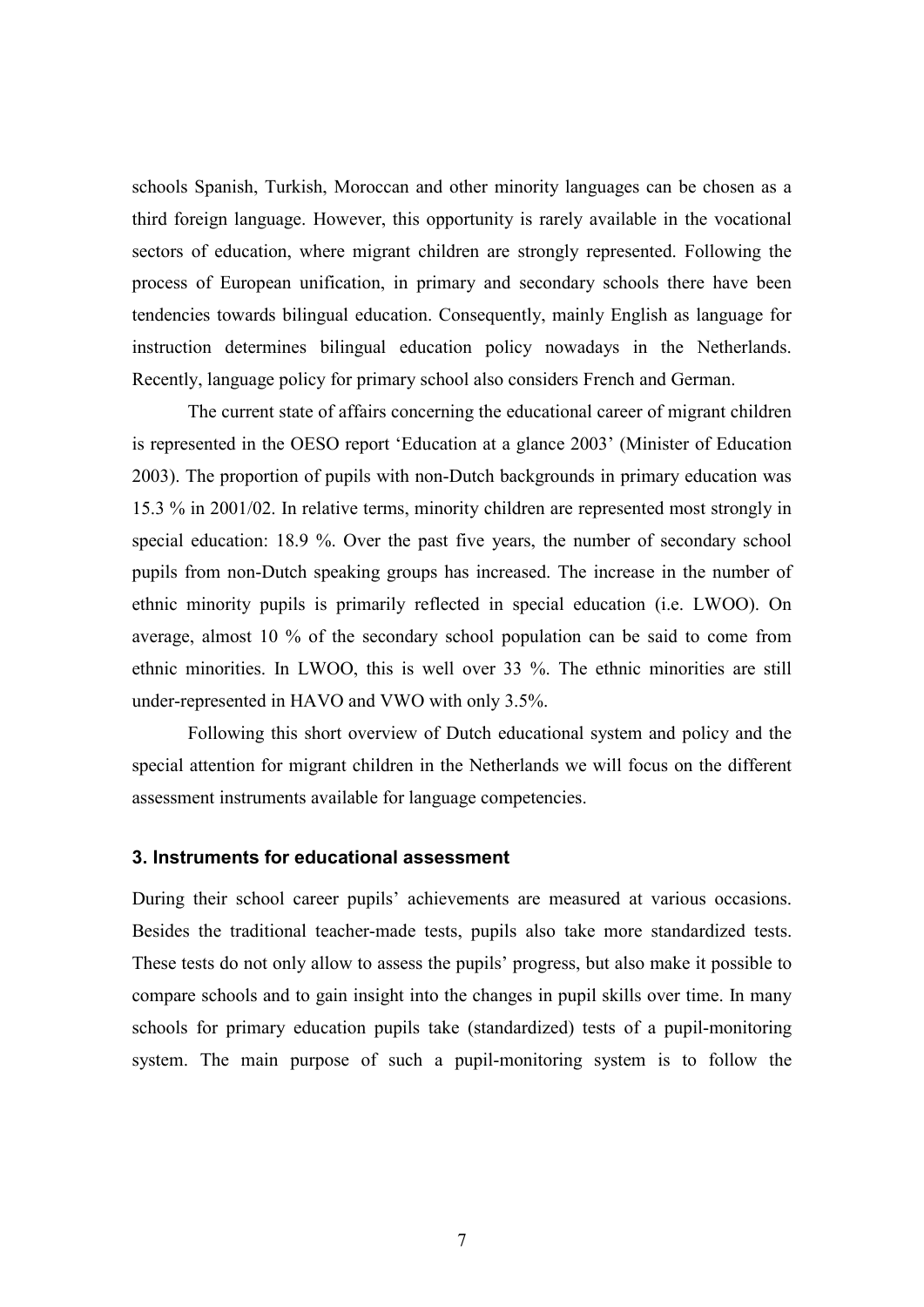development of pupils' skills during primary education, in order to find out as early as possible which pupils are lagging behind in their development.

As we have seen before, at the end of primary education (grade 8) pupils (age  $\pm$ 11 years) have to choose a type of secondary education. This choice is based on both the advice of the primary schools' principle and the scores achieved on a standardized test. In principle any scholastic aptitude test can be used for this purpose, as long as an independent agency takes responsibility. However, over sixty percent of the primary schools use the so-called Cito Primary Education Final Test. Although both types of advice (principle's advice and test score) weigh equally, the final advice becomes more and more dominated by the test scores. In some cities certain secondary school types only accept pupils with certain scores on the Cito Final Test. Hence, the importance of Cito test scores increases.

 During primary education pupils can take tests for the national assessment of educational progress. These tests can be taken at two occasions, in grade six and in grade eight. Contrary to both systems of quality control discussed above, the national assessment is based on samples and not on populations. For the national assessment only a sample of schools need to co-operate, and within these schools only a sample of pupils take the tests. This procedure of the national assessment has advantages as well as disadvantages, which will be discussed below.

 The last type of assessment traditionally takes place at the end of secondary education. For each subject matter each pupil takes two exams: a school exam and a central exam. Teachers of a school develop the school exams and define norms for them. The school exams are taken at intervals throughout the final school year. Central exams are centrally developed, norms are centrally provided, and test-taking conditions are more or less standardized. The central exam consists of one test per subject matter, taken at the end of the final school year. The arithmetic mean of grades for both types of exam is the final mark. Based on all marks a pass-fail decision for pupils is made.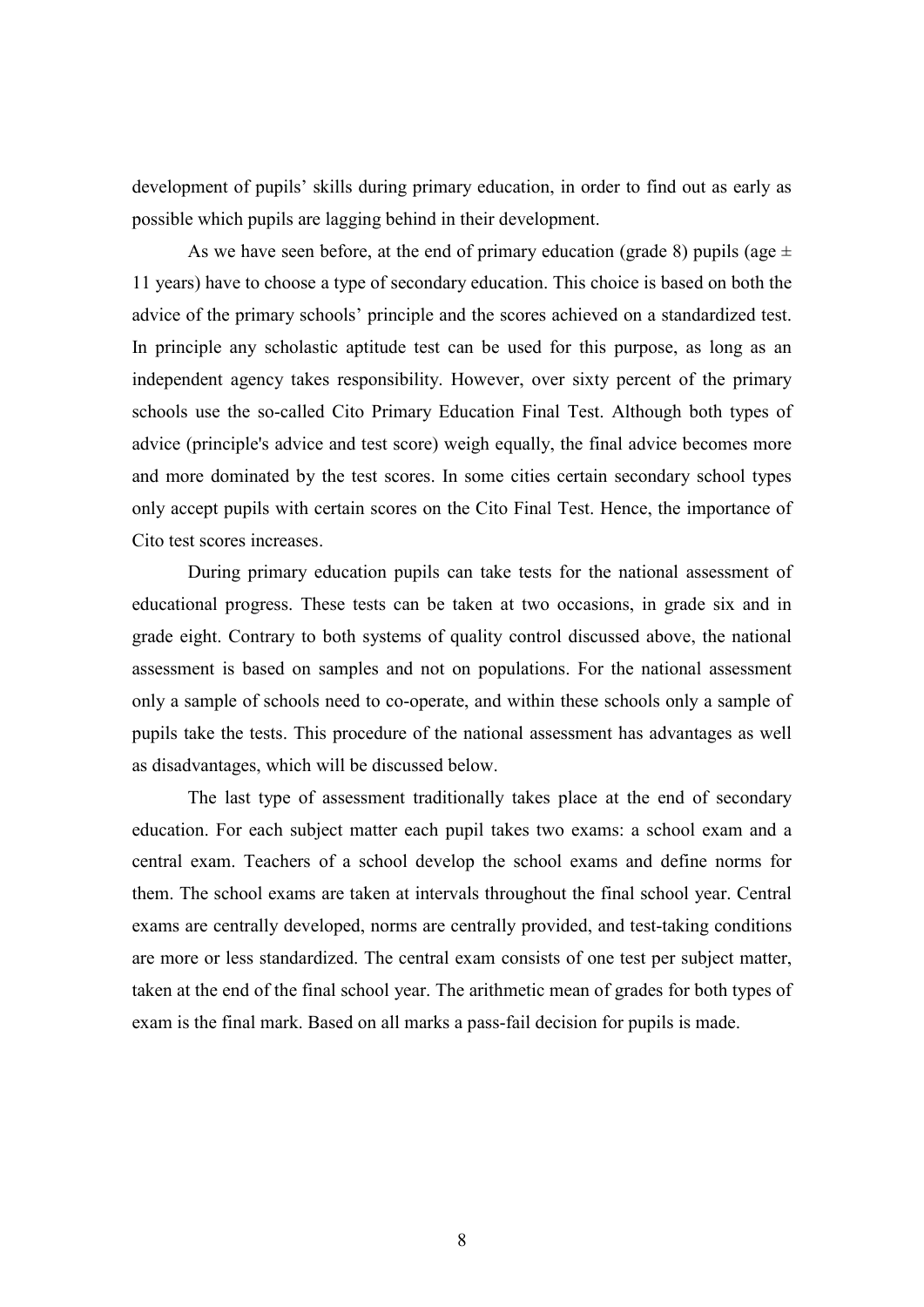#### 3.1 Central exams

As said before, the exams in secondary education consist traditionally of two parts: a school-related and a central part. Both parts of the exam differ with respect to the educational objectives tested. Educational objectives that are difficult to assess are tested through the school exams. For instance, speaking skills in foreign languages, or understanding of literature are tested through school exams. Traditional goals of language education (reading and writing skills) are tested in the central exams. Dependent on the language tested and on the type of school reading skills are assessed by means of a summarizing assignment (pre-university education) or by means of a traditional multiple-choice test.

 Secondary school exams from different schools differ with respect to both content and moment of measurement. In general, pupils take school exams about three or four times (per subject matter) during the final year. The conditions in which pupils from different schools take school exams differ between schools. Some schools apply very strict conditions, similar to those for the central exams, while in other schools conditions are much more relaxed. Here, pupils can take the exam in their own classroom, with only their own teacher supervising. Furthermore, different school exams may differ with respect to the norms applied to pupil work. Sometimes the norms are written down in advance, sometimes norms are drawn up only afterwards, and sometimes no norms at all are available (Van den Bergh / Rohde / Zwarts, 2003). All in all, it does not make much sense to compare the scores on school exams at different schools, nor is a comparison of different years very sensible, as the content of the exams as well as the norms can change from year to year.

In this respect, central exams are, in principle, much more stable: content, norms as well as test-taking conditions are more stable over the years. However, the central exams differ per type of school. It is not feasible to make one central exam for pupils in different types of education; the variance in skills of these pupils is much to large; one exam for all would result in an exam that is too easy for the pre-university pupils, and much too difficult for those in the lower vocational tracks. Hence, schools cannot be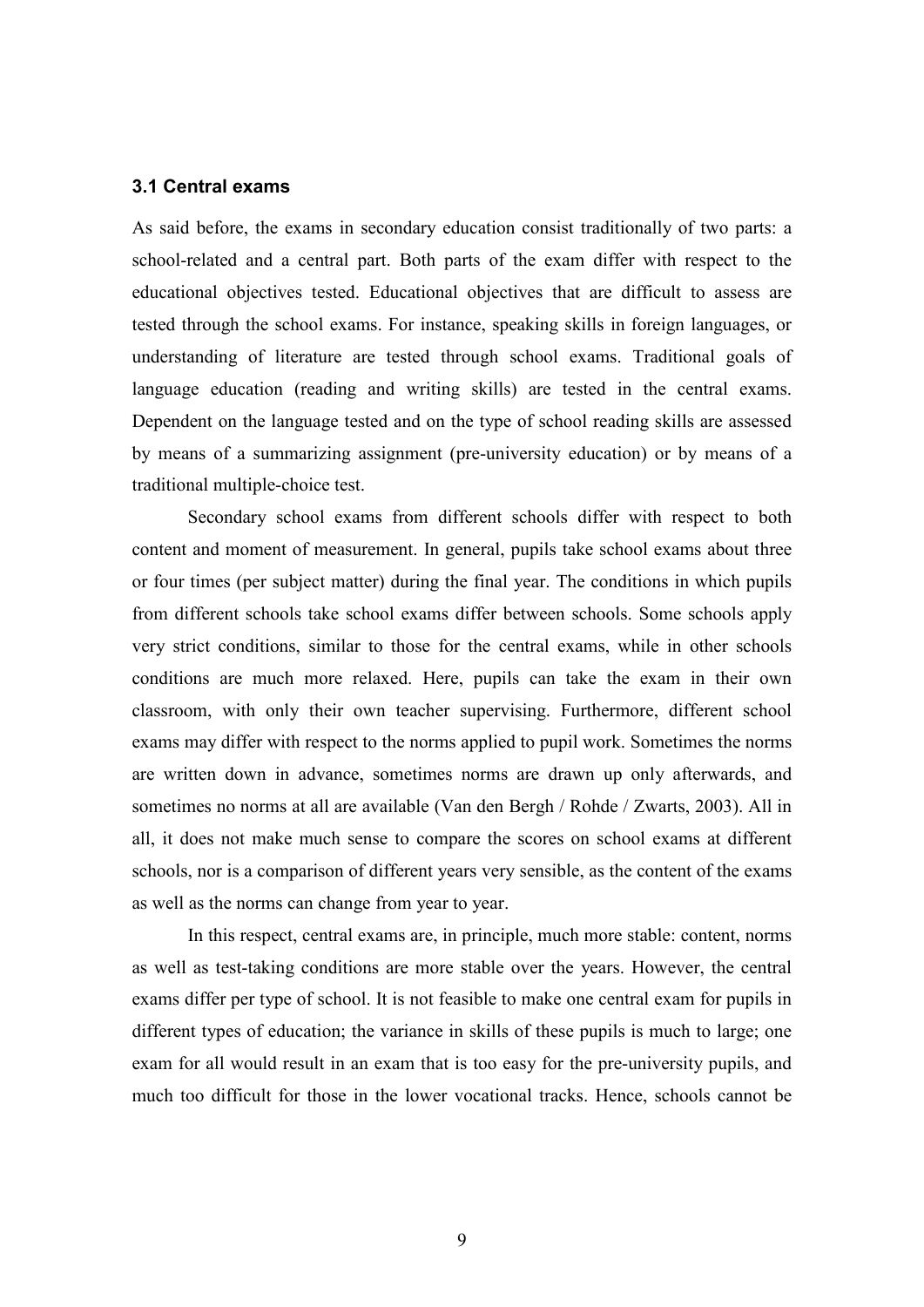compared on the scores of the central exams, unless they provide the same type of education. A comparison of scores is therefore, by necessity limited to school types.

This leaves the question of how comparison over time per type of school is done. First of all, please note that Cito is not allowed to pre-test central exam items. The demands concerning secrecy of central exam items are so tight that it is not allowed to pre-test items. Hence, the psychometric properties of the exams can only be assessed in retrospection. Therefore, despite Cito's efforts to construct exams as well as they can (without pre-testing), the difficulty of exams may vary over years. That's why the Commission for Exams in Secondary Education (CEVO) can change the norms (i.e. conversion of raw scores into grades) afterwards. Although Cito tries to maintain a kind of norm-reference procedure, by means of an IRT-modelling<sup>3</sup>, this by no means guarantees that exams in different years measure the same skills, nor that pupils with equal abilities score the same grades in different years.

Cito maintains that grades from the central exams can be compared over years, but recent studies cast some doubt on this point (e.g. Van den Bergh et al., 2003). In an analysis of the scores of five years of school exams and central exams, the (mean) scores on school exams proved to be much more stable over different years than the scores on the central exams (see Figure 2).

As can be seen in Figure 2 the school exams show, contrary to the expectations discussed above, only very modest differences between different years: the lines for the different subject matters are almost horizontal. Apparently teachers adjust their norms in order to reach about the same mean grade each year.

<u>.</u>

 $3$  IRT-modelling is a statistical technique, which allows for a population-independent estimation of the difficulty of items in a test. Once the difficulty of the items is estimated, one can estimate the ability of the individuals who have taken part of the items [of: one can estimate the results of individuals on separate items]. Hence, skill can be expressed in terms of the probability of answering an item correctly; high-skilled pupils have a relatively high probability of answering an item correctly, while low skilled pupils have a lower probability of answering this item correctly. However, this does not necessarily mean that all high-skilled pupils have answered this item correctly (and v.v.). IRT-models have stringent assumptions. One of these assumptions is the assumption of local independence; there is only one source responsible for the differences in scores. Hence, it is assumed that the items are uni-dimensional in a psychological sense. If one would assume that both the school and the pupil contribute to differences in scores, this assumption would not be met by an IRT modelled design. This is one of the reasons why the number of pupils per school is kept low.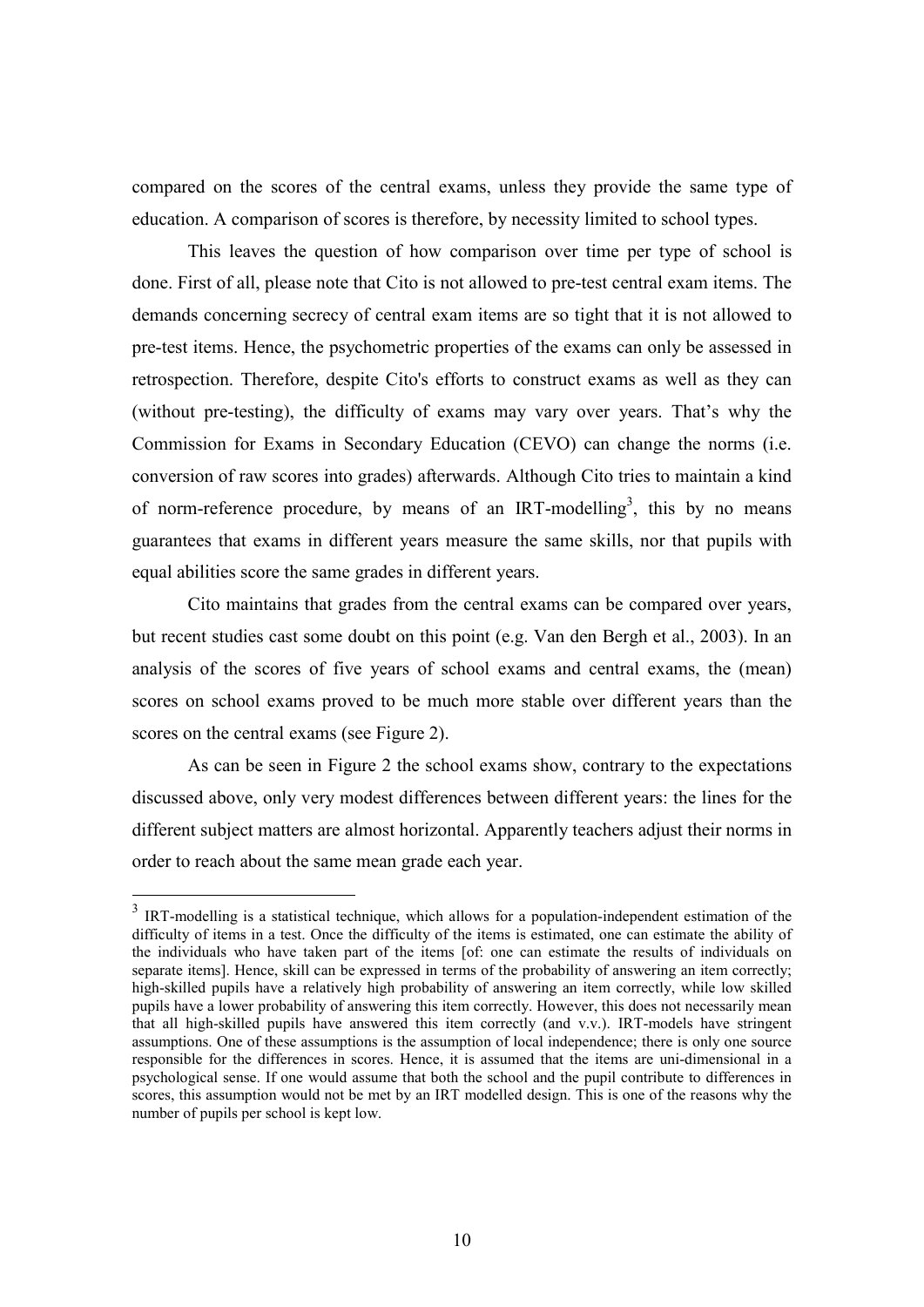The outcome of the central exams is much more variable over the years. Take for instance French (FR): scores were high in 1995 and 2000, but only mediocre in the years in between. The other subject matters show similar variations. It is extremely unlikely that these differences in grades between years can be attributed to changes in skill in the population. Furthermore, the variability of scores on the central exams does not only appear in a graphical representation of mean scores, but also in a statistical analysis in which the total variance in scores was split up between pupils, schools, yeargroups and exams.

Figure 2 Mean grades (on a scale from 1 (extreme low) to 10 (superb)) for School Exams (left) and Central Exams (right) for HAVO in four different years.



-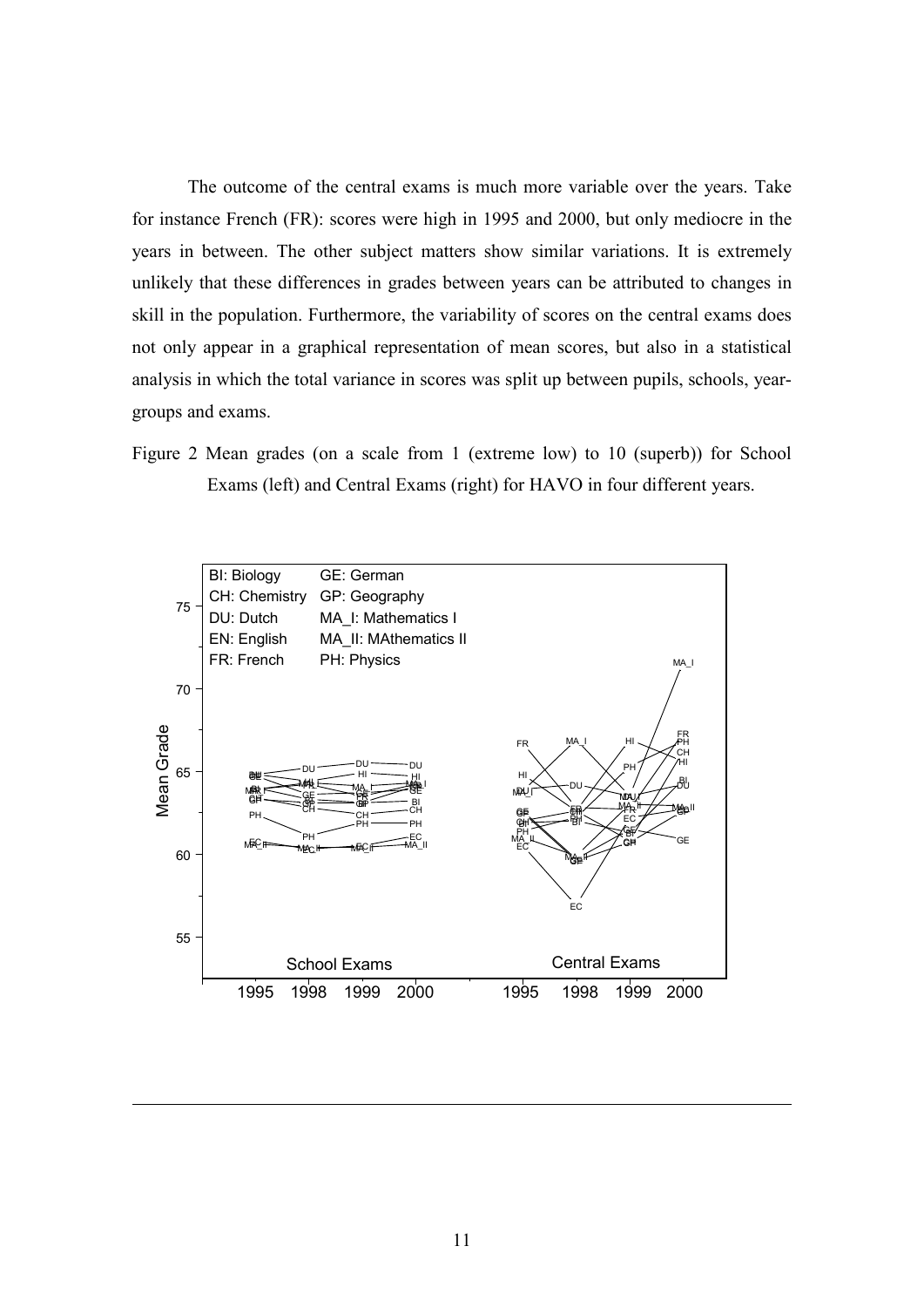For most subject matters, the variance between exams proved to be substantial. It was concluded that the current construction rules for central exams do not warrant a comparison over years (Van den Bergh et al, 2003). Possibly, the differences between exams are not only attributable to differences in difficulty. There is also debate on whether the same cognitive skills are tested in each exam (De Glopper / Van Schooten, 2002). As, for instance, in different language exams different texts are used, there will be different types of questions asked. While one text may be more suitable for asking questions on relations between paragraphs (or sentences), another text may be more suitable for questions that require inferences. Possible small differences between texts and/or questions result in the measurement of different skills.

All in all it seems safe to conclude that central exams only warrant a comparison of schools of the same type in a specific year. Questions with respect to changes over years cannot be answered unequivocally. Much more stringent assumptions on the skills measured as well as on the difficulty of different exams are needed to allow a comparison of scores over years.

#### 3.2. The Cito Primary Education Final Test

The Cito Final Test, taken at the end of primary education, is the successor of the Amsterdam-school test that was developed in the sixties in Amsterdam. The main purpose of the Amsterdam-school test was to achieve a more adequate advisory instrument to facilitate the choice for a secondary school, which was in those days primarily based on the advice of the primary schools' principal.

Each year during three mornings in February about 80% of the pupils in the last (eights) grade of primary education take the Cito Final Test. It consists of four parts: language, arithmetic, information-processing skills and world orientation (this last part is optional). The number of items per subject is announced in advance, and more or less the same each year. That is: 100 items for language (spelling: 20; writing: 30; reading 30; and vocabulary: 20), 60 items for arithmetic (numbers and calculations: 25; percentages and fractions: 25; measuring, time and money: 15), 40 items for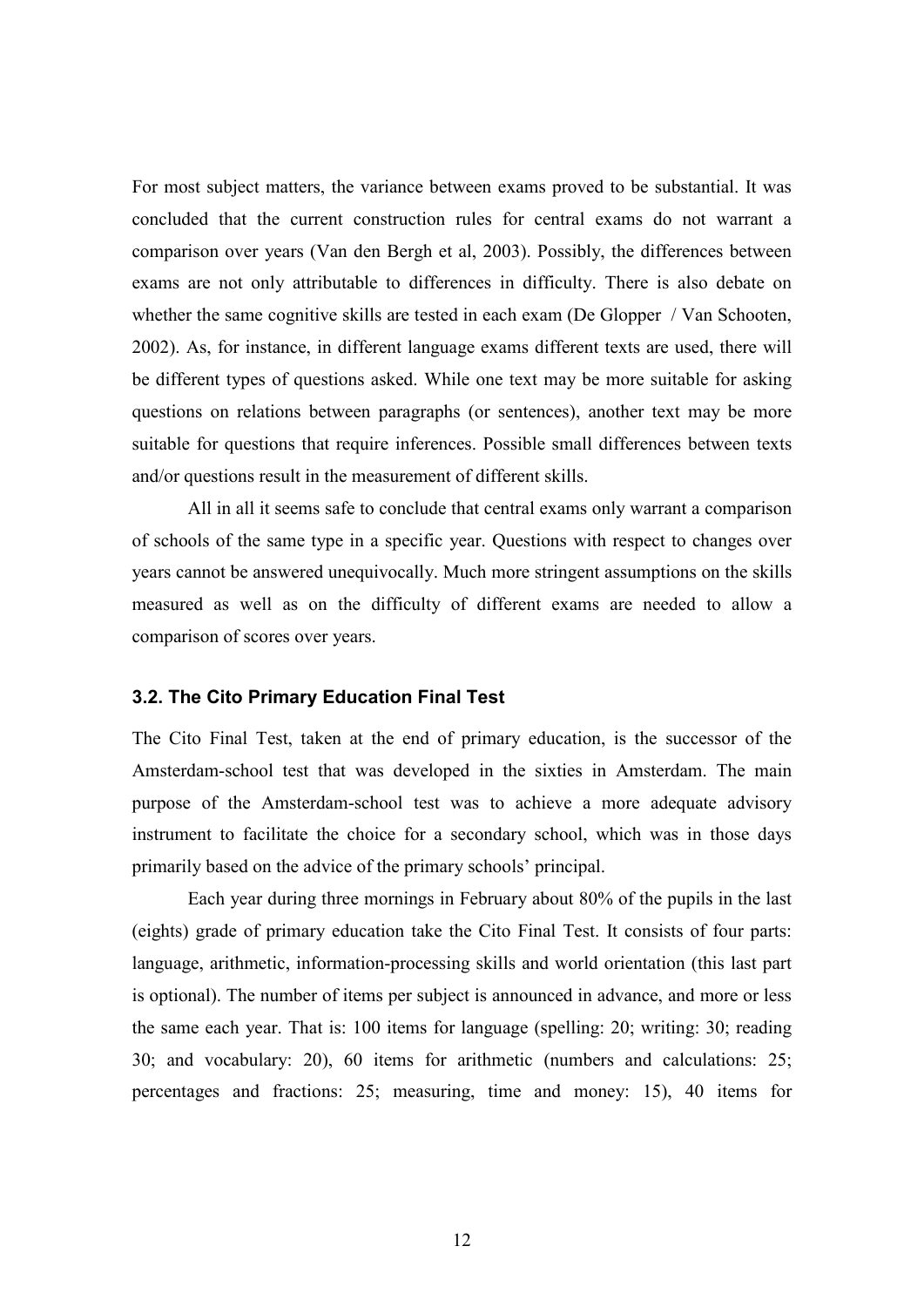information-processing skills (use of study texts: 10; the use information sources like the yellow pages or an encyclopaedia: 10; reading and understanding of schemes, tables and graphs: 10; and map reading: 10), and 60 items on world orientation (geography, history and biology with 20 items each). The test consists completely of multiple-choice items, and pupils have to use a specialized answering form. This makes it possible to have all answers (of about 170 000 pupils) corrected centrally and reported back to the schools within a couple of weeks.

 The results are reported (per pupil) in terms of number of items correct per subject (see Table 1), as well as in terms of a standardized score. This score is expressed on a scale ranging from 501 to 550. The school is provided with a school score, which is a mean of all pupil's scores.

|                      |          |            | Study  | World       |       | <b>Standard</b> |
|----------------------|----------|------------|--------|-------------|-------|-----------------|
| Results              | Language | Arithmetic | skills | orientation | Total | score           |
| Number of items      | 100      | 60         | 40     | 60          | 260   |                 |
| Number of items ans- |          |            |        |             |       |                 |
| wered correctly      | 73       | 48         | 23     | 52          | 195   | 536             |
| Percentage score     | 56       | 52         | 42     | 57          | 53    |                 |

Table 1. An example of an imaginary pupil report of the Cito Final Test

The imaginary pupil in Table 3 has answered 73 of the 100 language items correctly and 56% of the pupils have the same or a lower score. The scores on all items are transformed to a standard score, which equals 536 for this pupil. Only 2% of the pupils who choose lower vocational training have a higher standardized score; of the pupils choosing higher general educational 54% have a lower or the same score and 46 % have a higher score; of the pupils going to pre-university training, only 1% has the same or a lower score. Hence, this pupil will be advised to pursue his school career in higher general education.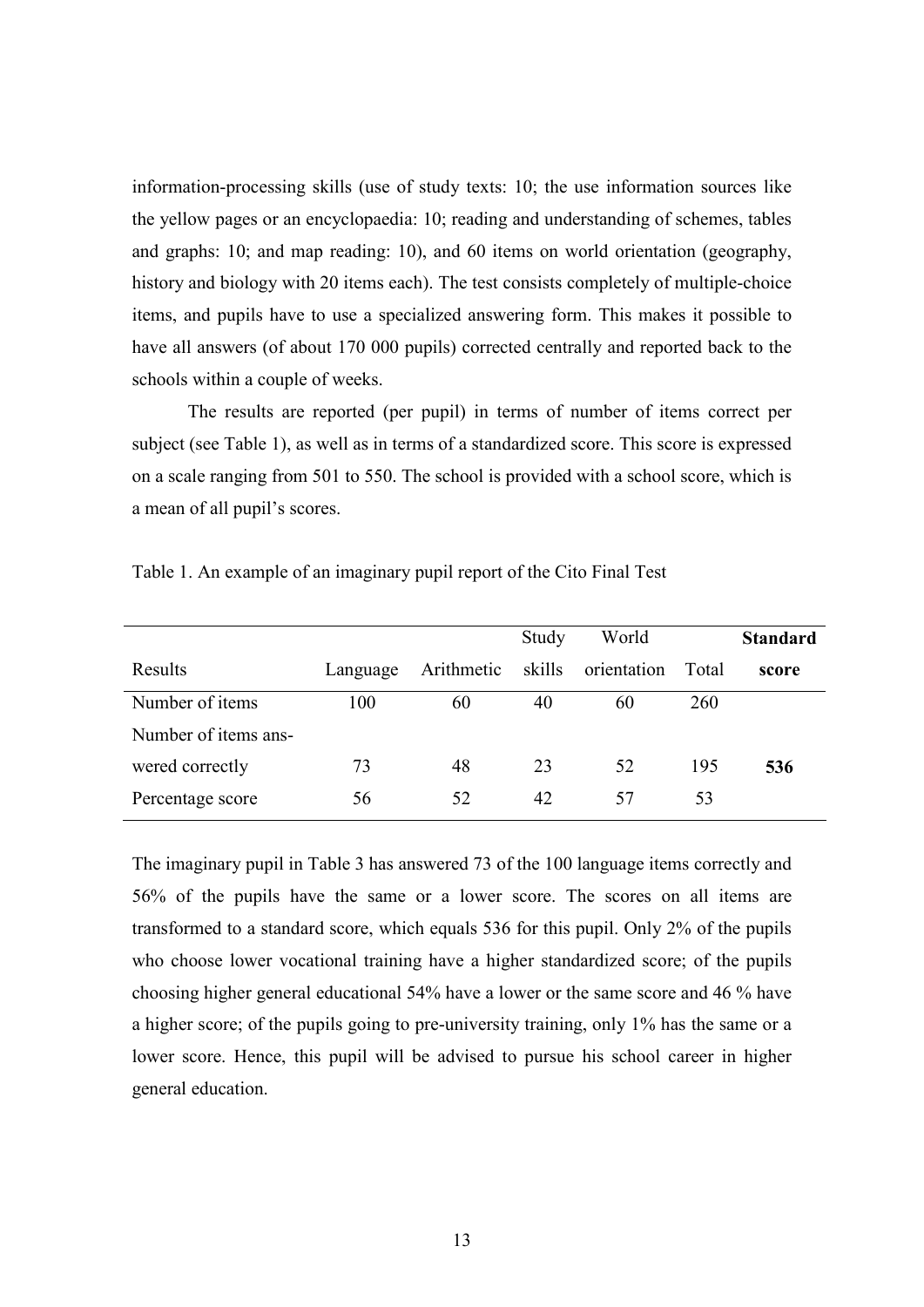The choice for a secondary school is in principle a choice of the parents (the above mentioned constitutional freedom of education). However, in some cities, the local education authorities have made admission to certain secondary school types dependent on certain scores on the Cito Final Test. For instance, the city of Amsterdam requires a score of 545 (or higher) for pre-university education (with classical languages; Gymnasium). Hence, in Amsterdam the Cito test is de facto not optional at all. Pupils need to take this test in order to qualify for secondary education. Therefore, nowadays it is mandatory for all children in Amsterdam to take this test, and the results are published. A problem is that some schools used to withhold the results of poorer learners (as this would have a negative influence on the schools' statistics).

In practice this test is now a school placement test, although the difference between school placement and school aptitude is rather thin. Indirectly the score on the Cito Final Test also has bearing on aspects such as intelligence, concentration, learning speed, and perseverance. The predictive validity of the Cito Final Test has proven to be rather large. Even three years later, in the eleventh grade, correlations between school results and Cito Final Test scores are found. However, the predictive validity of the Cito Final test is not as well for migrant children (Uiterwijk, 1994). The predictions for these children are less precise.

Cito Final Test scores are an important output indicator. One of the reasons why the Cito Final Test is so important is that the scores in this test are submitted to an equivalation procedure that links the scores in one year to those in other years. Hence, these scores can be used to assess differences in achievement of output.

 Unlike the central exams in secondary education, the Cito Final Test is not an exam. Therefore, in constructing the test Cito is not limited by rules concerning the pretesting of items. Hence, this test can meet the more stringent psychometric assumptions necessary to allow comparison of scores between different years. Besides, a classification matrix is used to construct the items, and, what is more, it is tested whether the items behave in the expected manner. This procedure facilitates the comparison of schools.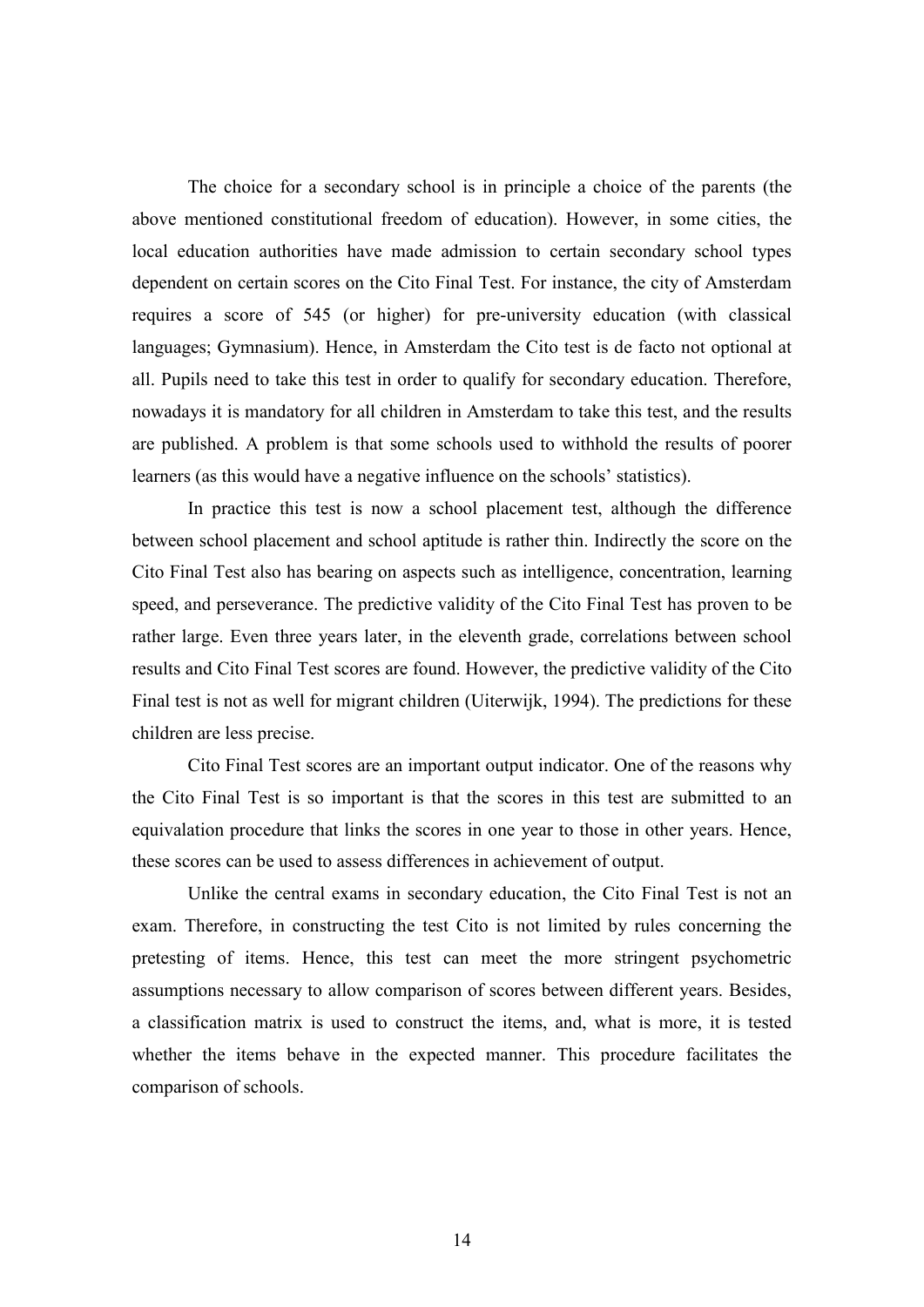The Cito Final Test has, however, several drawbacks. Firstly, in practice only a part of the pupils take this particular test. Schools are obliged to subject their pupils to a to take a scholastic placement test, but they are free to choose which one. Hence, it is not unlikely that the choice for taking the Cito Final Test is related to aspects of educational practice, and/or educational values. Some schools, for instance, state that the skills of their pupils cannot be assessed by means of multiple-choice questions, and therefore reject the Cito Final test. Secondly, the Cito Final Test is a rather narrow test. With, for instance, only 100 items for language, one cannot test the complete domain of language skills. Important language skills like (real) writing, speaking or listening are not included. And even though reading is included, it can be measured only in a rather narrow way; it is not possible to generalize from the reading scores on the Cito Final Test to a diversity of texts and or situations.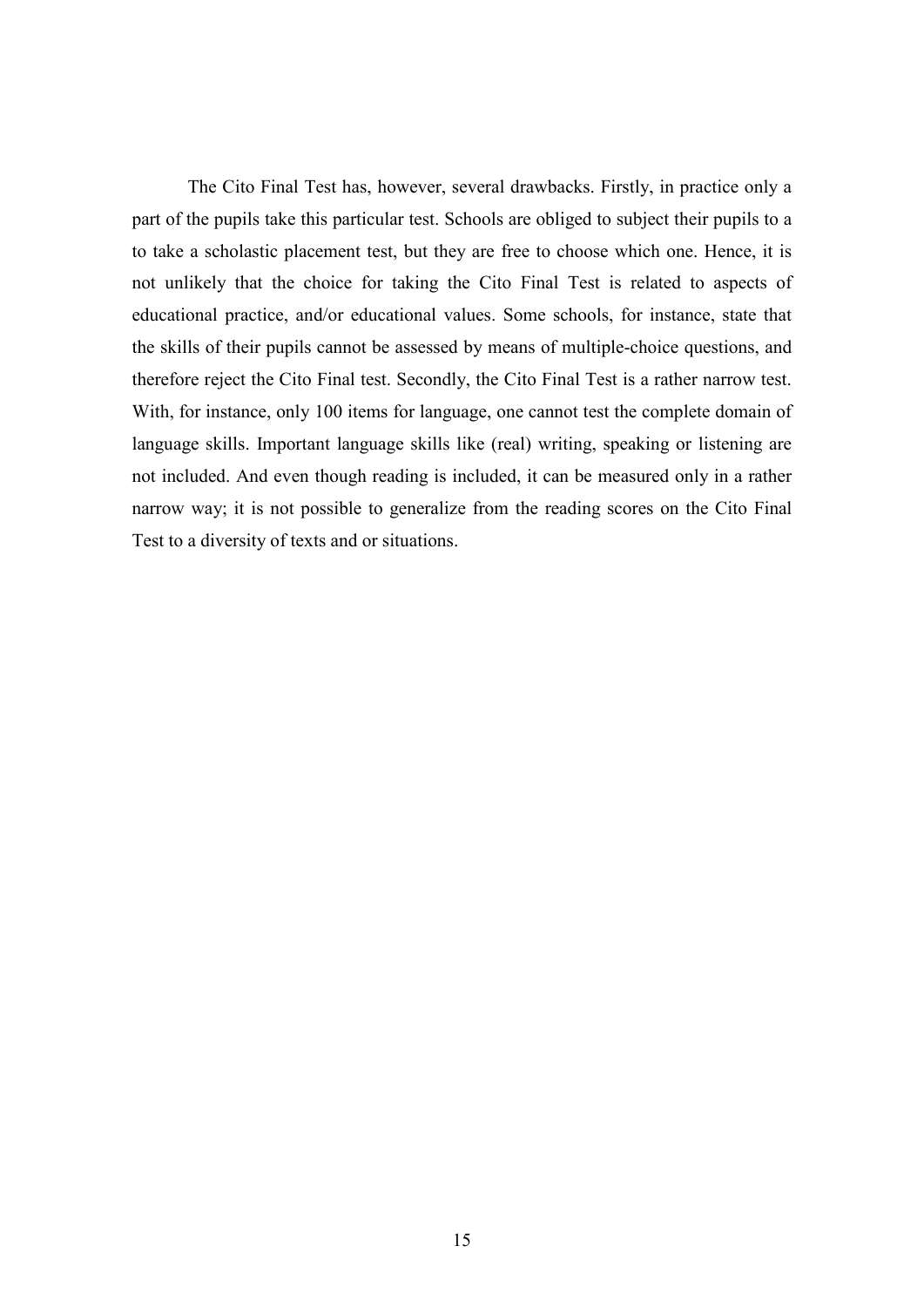Figure 3. Effect sizes for differences in scores between years for Cito-end test, as well as for three indicators of achievements taken form the PRIMAcohort study.



In recent publications, it was suggested that there is a decrease in scores on the Cito Final Test. Careful statistical analysis showed, however, that the differences between years are only very small (Roeleveld, 2002) and in most instances not significant (Webbink, 2002). This holds even when the social economic status of parents, or the ethnic background of the pupils is taken into account. It was also shown that the Cito Final Test is rather limited with respect to the aspects measured. The test does not allow to generalize to the whole domain of language, arithmetic or reading. Other indicators, like PRIMA-cohort studies (a study, which focuses on the achievements of different cohorts of pupils), show an increase in pupil achievements for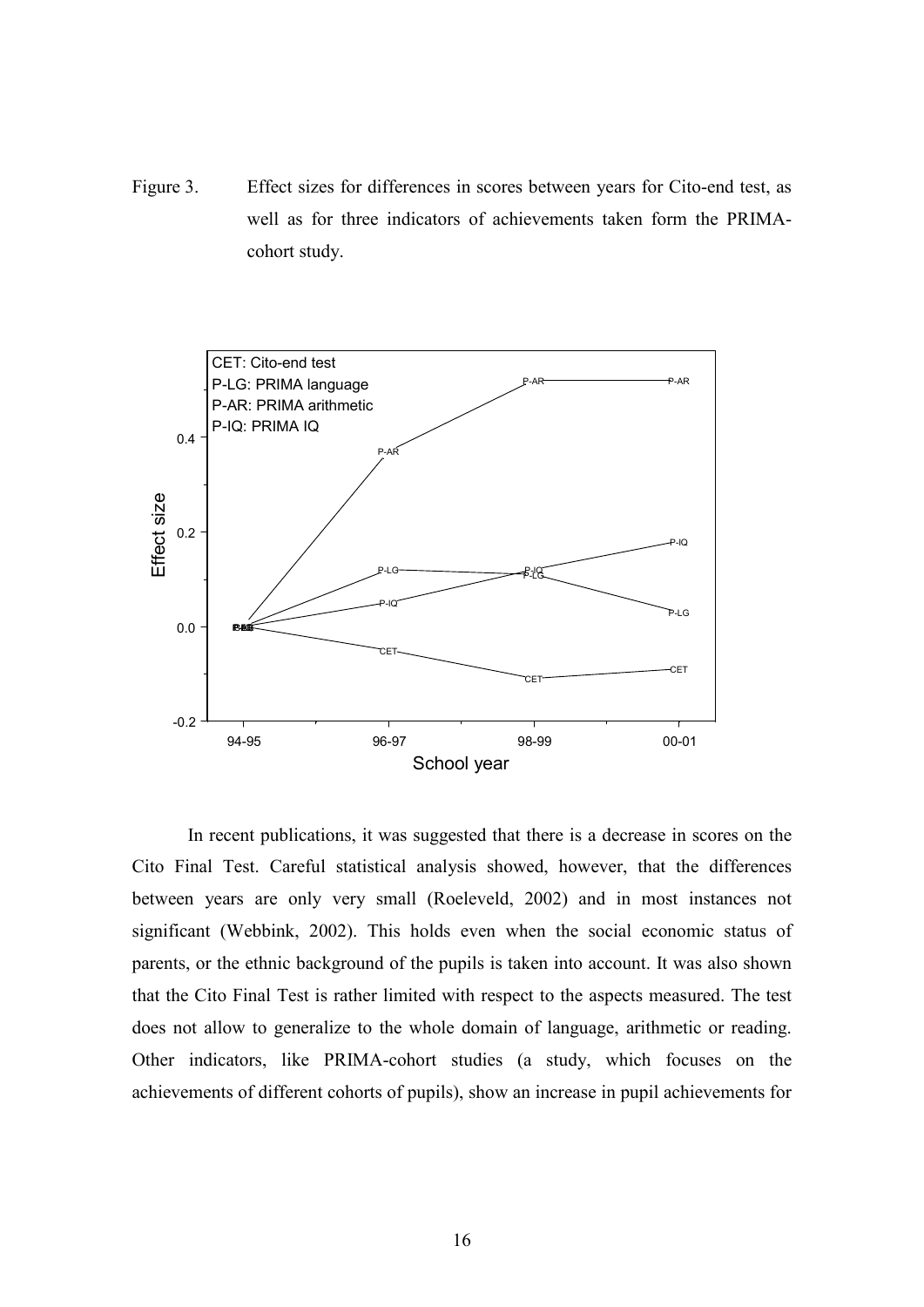arithmetic. Illustrative in this respect is Figure 3, in which the effect sizes for Cito Final Test scores, as well as three indicators for the PRIMA-cohort studies are presented According to Figure 3 (Roeleveld, 2002) language skills (P-LG) change marginally over years, whereas the maths skills (P-AR) definitely improve in the studied period. This conclusion differs from a conclusion based on the Cito Final Test scores, which show an extremely small decrease, or no change at all over years. However, we simply do not know whether the PRIMA-study gives an accurate description of changes in skills, or whether the Cito Final Test scores are more precise. In neither study the domain of, for instance language tasks, was sampled. That means that we do not know if, and to what extent the scores on both tests can be generalized to the domain to which the scores belong. Hence, one can only hope that the sample of items provides a correct mirror of the domain of possible items. Only in national assessment the domain of skills, texts, and tasks is sampled in such a way that one can make generalizations to the domain of reading skills (see below).

A separate point that we would like to mention in this respect concerns so-called backwash effects. Backwash effects refer to the possibility that schools teach their pupils only things that are tested in a test, or train their pupils with tests of previous years. In the Cito Final Test writing for instance is not really measured; children do not have to write. It has been suggested that this might have a deteriorating effect on education. It was feared that if writing were not tested, teachers would consider writing as less important and would spend less time on writing lessons. The general conclusion is that such backwash effects are hardly noticeable; teachers are not influenced as much as feared by the Cito Final Test (Wesdorp, 1979). Recently the time spent in classrooms on elements not tested in the Cito Final Test was investigated (e.g. Cito, 2002). No differences between years in time allocation to different subjects could be shown. Hence, it seems unlikely that refraining from measurement of skills has had a large influence on educational practice.

The second point of backwash effects concerns training pupils with previous versions of the test. Cito discourages this, but it undoubtedly happens. In many schools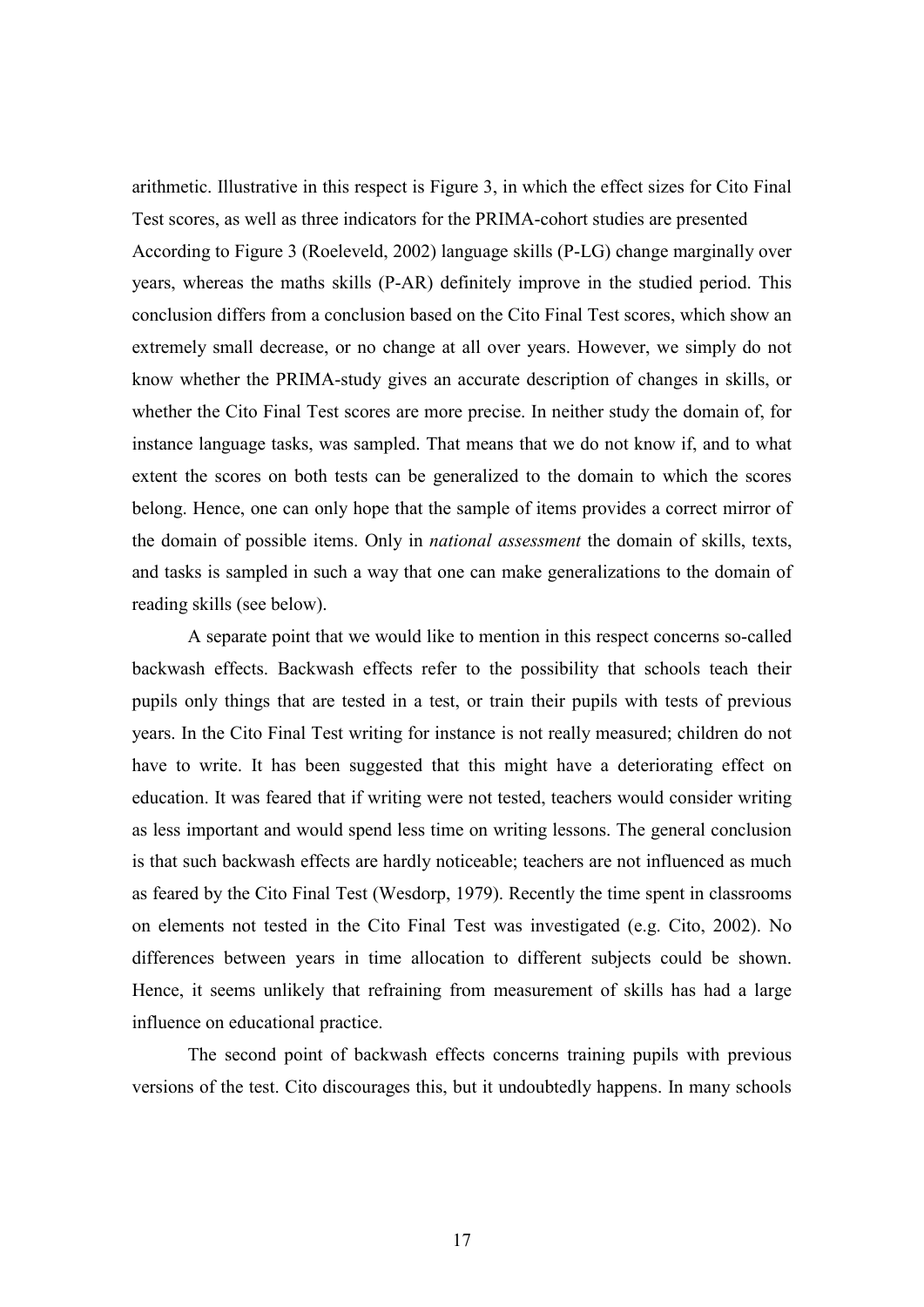and even at home children make previous versions of the Cito-end test, not only to become familiar with the type of items, but also as a means to increase their scores.

The Cito Final Test is by far the most influential test in basic education. This holds for individual pupils, who are advised in their choice of secondary schools on the basis of their Cito Final Test scores. But also for the schools themselves the Cito-end test scores are a relevant measure: schools are obliged to publish the mean score in their annual reports. And schools with high scores are considered to be good schools, whereas schools with low scores are considered to be weak. The dutch inspectorate is using the Cito test to evaluate the output of schools. Currently there is even a discussion going about the possibility of making the funding of schools (at least partially) dependent on their achievements. Schools that are doing well will get more funding than schools that are doing less well. As the achievement of a school is at least partially dependent on the quality of the pupils, efforts are made to introduce an achievement test in kindergarten. In essence, the difference between both tests will determine (partially) the funding of a school. Luckily however, this is still a plan in consideration, and not implemented as yet, but politicians appear to be in favour of this plan.

# 3.3 Pupil monitoring systems

There is a diversity of pupil monitoring systems. With pupil monitoring systems one can get reliable information on the learning progress of individual pupils. At more or less fixed occasions pupils take standardized (and sometimes) normed tests for the basic skills. The results are processed with specialized computer programs in order to get a progress report for each individual pupil as well as for each class. For instance, a pupil has taken tests at six occasions. Based on his scores one can identify whether he is doing well with respect to his previous test scores, whether he is doing well with respect to the other pupils in his class, and, in the case of a normed test, to other pupils in the population. Figure 4 shows how this works. It represents fictional scores of three pupils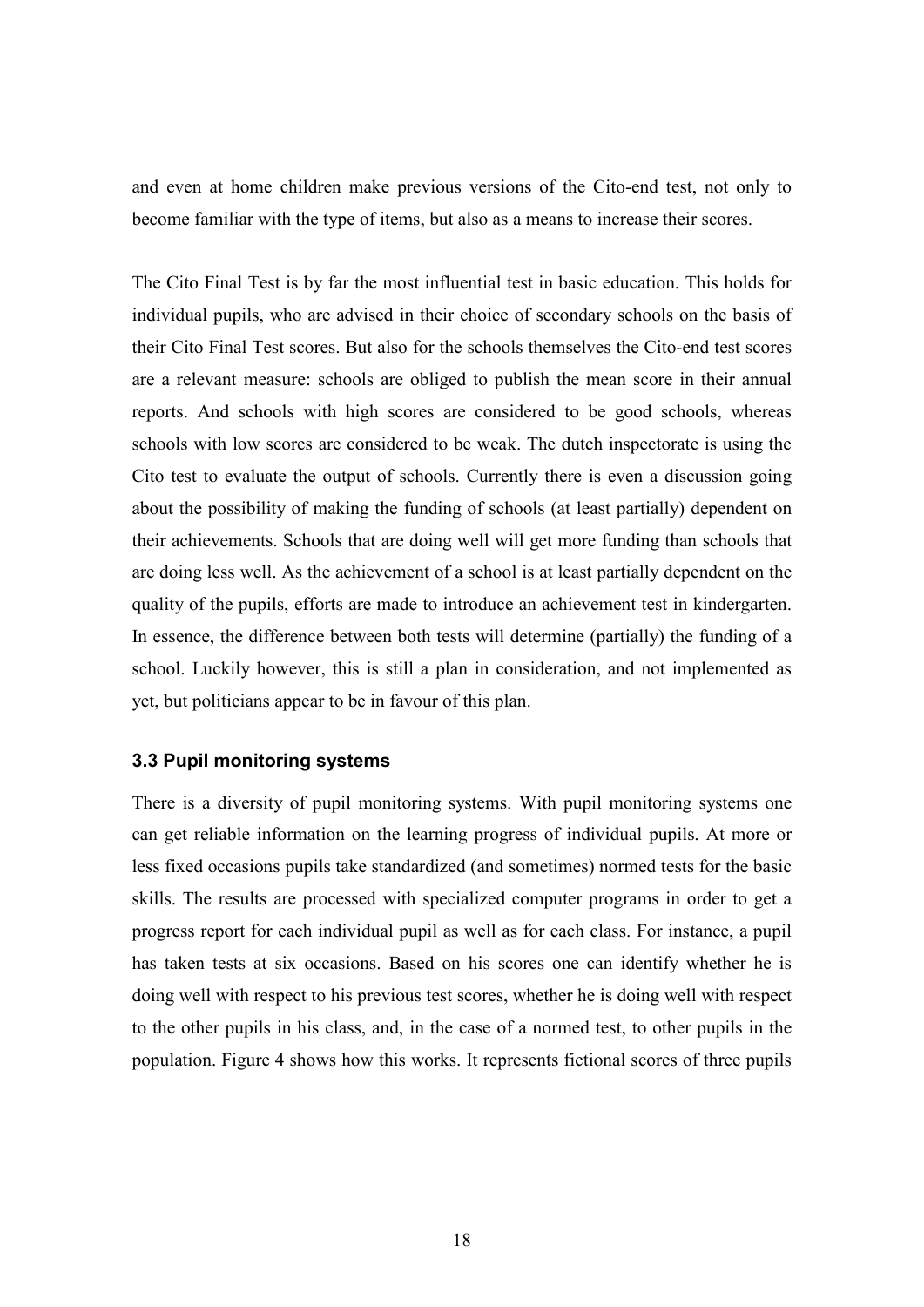on reading tests taken twice a year in third, second and fifth grade. The scores are compared to those of a reference group.

Figure 4 An example of the scores in a pupil monitoring system.



Pupil A in Figure 4 is a rather poor reader, during all tree years he scores about 13 scale points below the mean. Hence, his development in reading is at the same pace as that of the mean pupil. However, he is just a poor reader. The score of pupil B continuously decreases. His development of reading skills slows down. Hence, the teacher has to pay special attention to this pupil. Please note that the previous score(s) of a pupil provide the basis for interpretation. We can also compare the scores of this pupil with the scores in the reference group. It shows that this pupil was well above average at the first occasion, but is below average in the fourth grade. This is again an indication that this pupil ought to receive additional attention from the teacher. The third pupil in this figure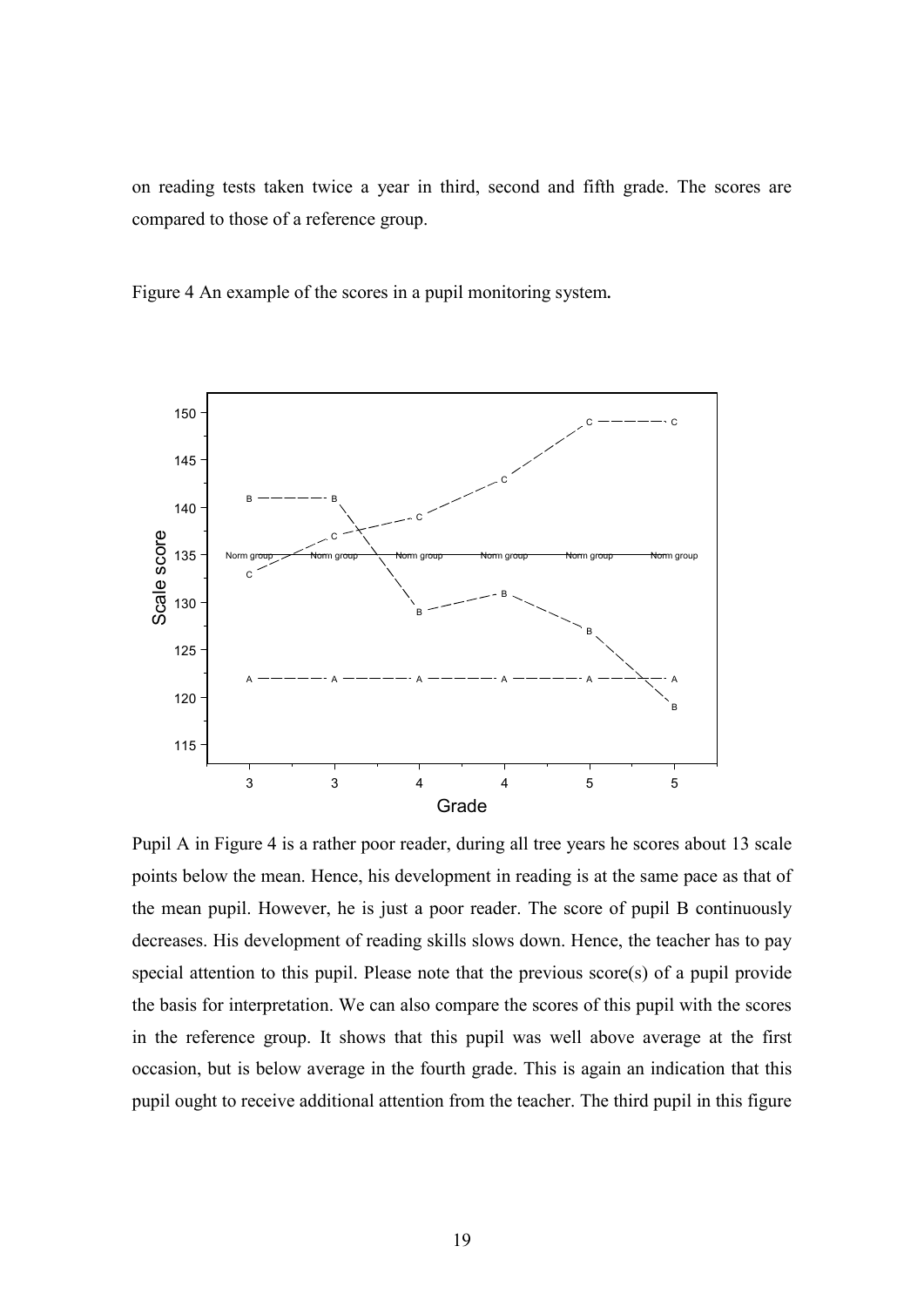(C) starts below average, but the development of his reading skills is above average. This pupil is doing very well.

 Pupil monitoring systems provide extremely useful information. Firstly, the results are utterly relevant for teachers. Not only does such a system help teachers to identify pupils who are doing worse than before (or who are at risk), but also will it enable them to evaluate their teaching. If too many pupils fail on a sub-subject, repetition of that subject might be useful. Secondly, the data of monitoring systems can be extremely useful for evaluation of the educational system in general. Unfortunately however, the data of monitoring systems are hardly gathered systematically. They are used at schools, and in classrooms, but they are not gathered for research purposes. Moreover, the results from different monitoring systems are hardly comparable. This holds both for the tests and for the way data are presented and/or stored. Due to the lack of standardization of different monitoring systems it is doubtful whether it is feasible to piece together a nationwide picture of the level of education based on the information gathered from different monitoring systems.

#### 3.4 National Assessment

The main objective of national assessment is twofold. Firstly, it is aimed at assessing the achievement level at a certain moment in education. Secondly the observed achievements are compared to achievements in previous years in order to assess whether in general pupils perform better or worse than before on a certain subject matter. In this respect national assessment can be compared to a clinical thermometer that shows the state of education. This is the only way to lift the discussion on the achievement level of pupils above twaddle at the club. As everybody knows, everything used to be better, including educational achievements. We believe that complaints about the level of education are of all times and cannot, and should not be a basis for educational policy or changes in education. Already in 1892, a professor who rated the essays of candidates for pre-university education said 'these essays are below any criticism'.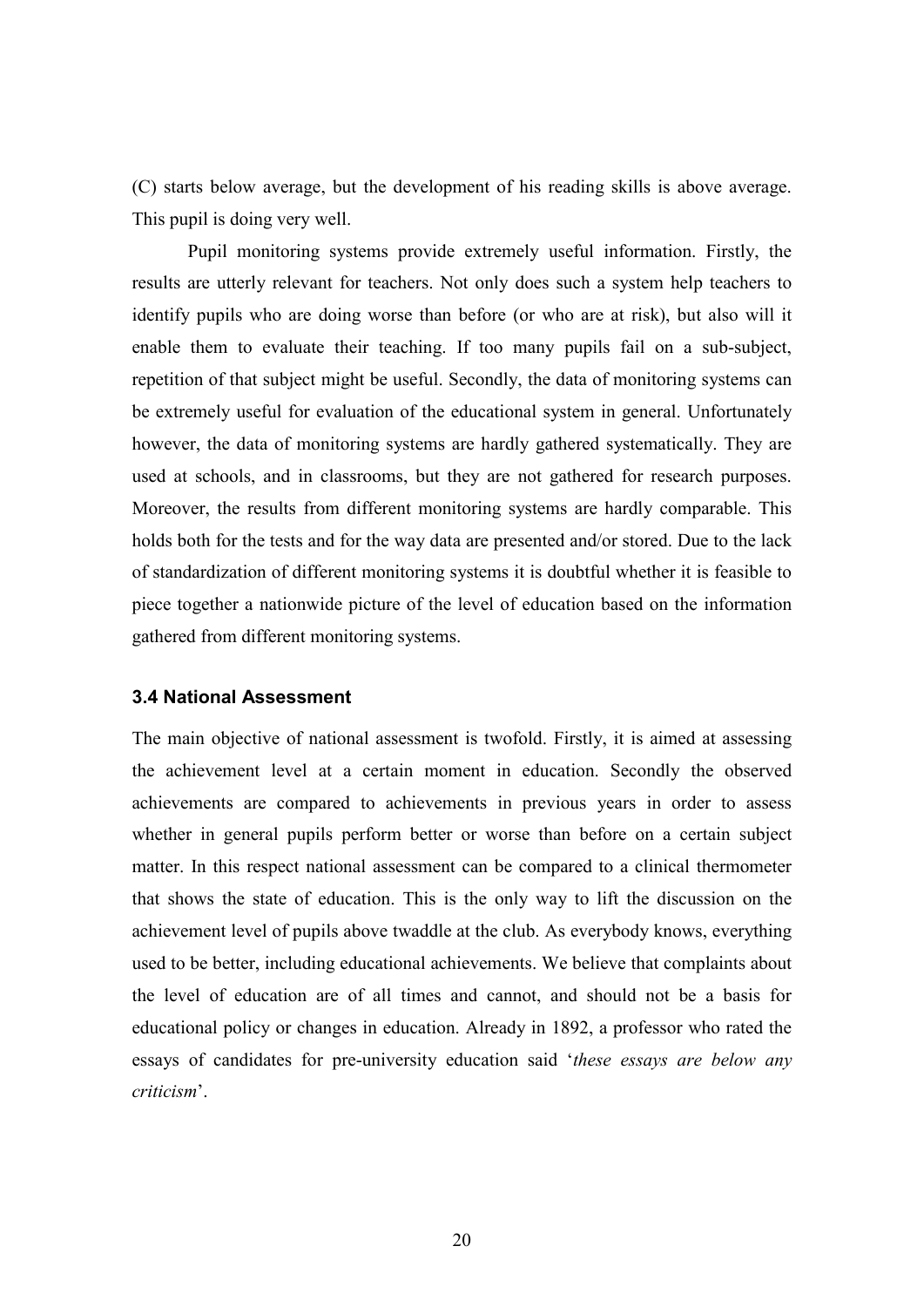In national assessment the quality of education is measured in terms of output. However, this is not the only thinkable definition. Quality of education could also be defined otherwise, for instance in terms of learning processes. Are pupils challenged in the classroom? Do they get challenging, but feasible, tasks? Are they getting the right feedback, in a right way? Do they feel safe in the classroom? Obviously, quality of learning processes is something entirely different than quality of output. Although aspects of the learning process are inventoried in national assessment, learning processes are not the main objective of the assessment.

A third possible definition of quality could be stated in terms of availability of learning and development opportunities. Such a definition emphasizes the available qualification structure. National assessment does not imply aspects related to such a definition of quality. In short, of all possible types of quality assessment, national assessment only focuses on achievements and some aspects of the realized curriculum.

The first national assessment in the Netherlands was carried out in 1984, and was presented as a feasibility study on language skills assessment (Wesdorp et.al., 1986). The main question was whether it was feasible to let relatively large numbers of children take language tests and to rate the observed achievements afterwards.

In order to assess, for instance, the level of reading skills traditionally pupils are subjected to a reading test consisting of a text and questions about that text. However, two reading tests do not necessarily measure exactly the same skills. It is a well-known fact that the text on which the questions bear exerts a large influence on the (sub)skills measured (e.g. Van den Bergh, 1990). For instance, if readers have knowledge of the subject matter of a text, the test measures different sub skills than when the subject is relatively new to the readers. Or in other words, in general the correlation between the scores on different reading tests is not equal unity. This finding appears to hold for reading as well as for writing, listening and speaking (Kuhlemeier / Van den Bergh, 1998). Seemingly arbitrary decisions made in the course of developing measuring instruments for educational objectives turn out to be extremely important. In order to make a precise and reliable estimate of someone's writing skills, this person needs to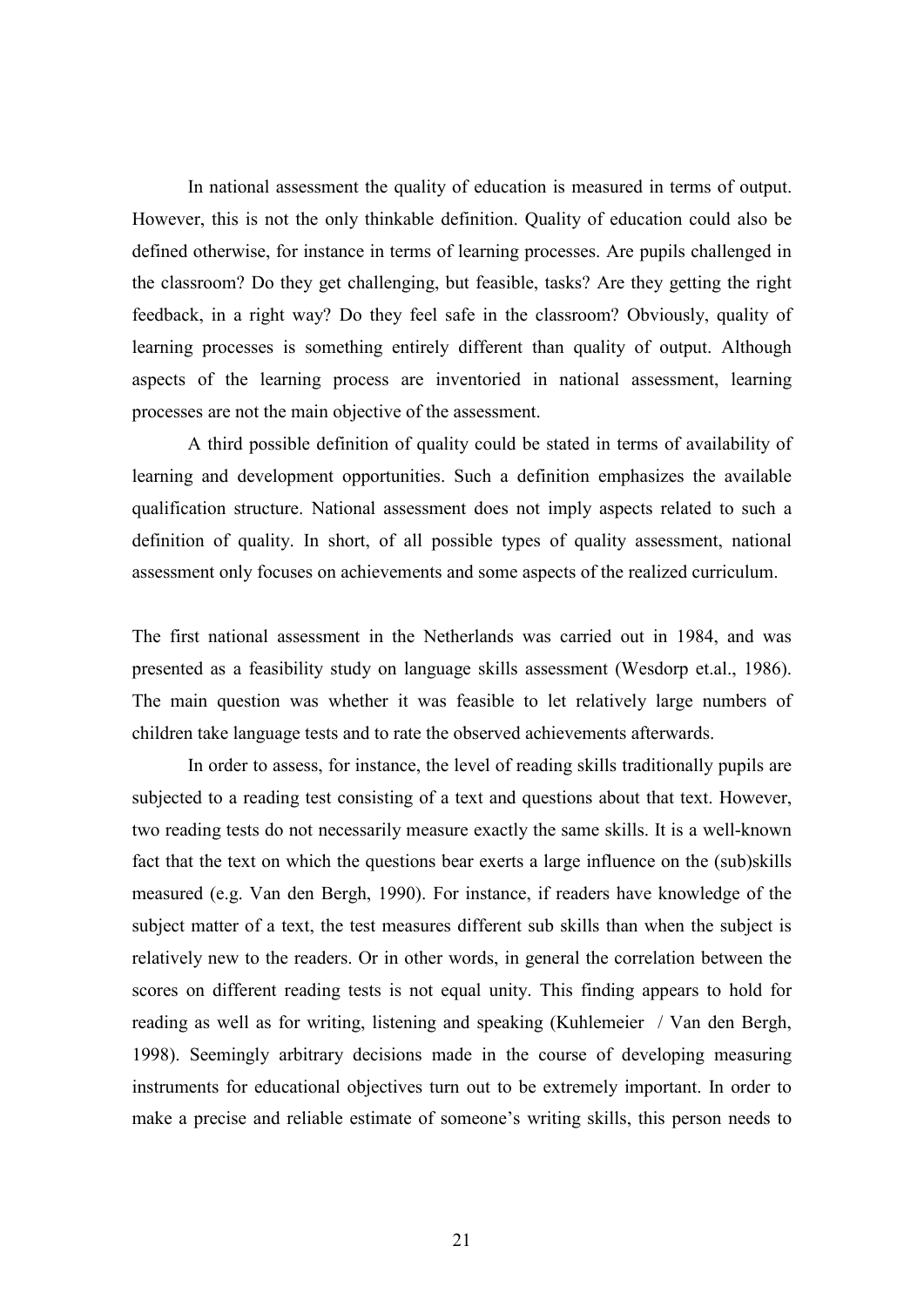take up to twenty or more writing tasks (see, Van den Bergh / de Glopper / Schoonen, 1987). The random variance between language tasks, whether it concerns reading, writing, speaking or listening has proven to be large (although this is by far the best documented for writing). Hence, in order to reach conclusions and make judgments about pupils' skills at a certain moment in education one cannot just have pupils to take one reading, writing, speaking or listening test. A test consisting of only one assignment does not allow generalizing to the complete domain of the test. So, from the universe of (possible) tests a sample of tests has to be drawn and presented to pupils. Generally speaking, this means that pupils take a large number of different tests for each skill. Or to put it differently, the variance of tests has to be incorporated into the design of the assessment study as a random factor (see Clark, 1973). In the aforementioned feasibility study, not less then 17 reading tests were developed (with six to sixteen items per test).

Contrary to school exams or qualification tests, national assessment is not aimed at evaluating individual pupils' achievements. Hence, in national assessments samples can be used; samples of schools and samples of pupils. As we don't need a precise estimate of for instance an individual pupil's reading ability, there is no need to have all pupils in the sample to take all reading tests. A matrix design can be used to allocate tests to pupils, providing of course that the scores on individual tasks can be linked to one another (by means of some statistical model). The scores on all tasks can then be expressed on the same scale, and conclusions that go beyond the individual test results can be drawn. Hence, national assessment in the Netherlands draws heavily on IRTmodelling, in which the ability of the pupils can be estimated from the difficulty of the items. But items measuring different skills can never be expressed on the same dimension. Therefore, many different dimensions, or elements of a skill, have to be distinguished. For instance, for reading (at the end of primary education) a distinction is made between technical reading, reading of reporting texts, reading of contemplating texts, reading of directive texts, reading of argumentative texts, reading of fictional texts, using reference books, interpreting tables and figures, and map reading. For speaking and writing a distinction is made according to language acts. This results in seven text function types (for both writing and speaking), such as giving information,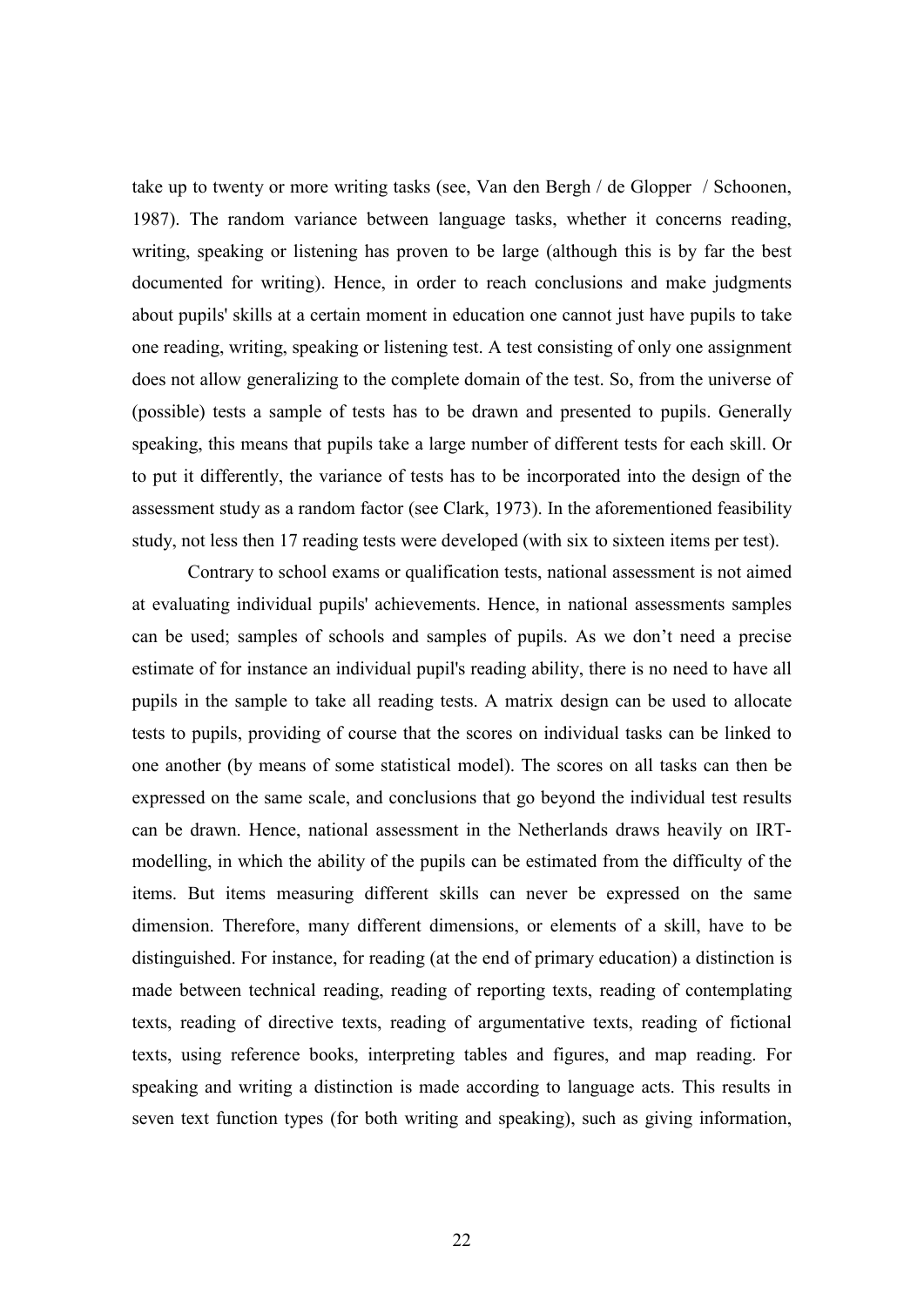describing, asking information, persuade, etc. For each text function type three different tasks are developed. In Table 2 some examples of items of the national assessment are presented.

Table 2. Two examples of language items form national assessment (source: Cito, 2002).

# Reading figures and tables

| Distances in kilometres                                   |      |      |      |       |  |
|-----------------------------------------------------------|------|------|------|-------|--|
|                                                           | Pelo | Puki | Suka | Tremp |  |
| Alomi                                                     | 30   | 100  | 50   | 90    |  |
| Septono                                                   | 70   | 20   | 315  | 10    |  |
| Manuk                                                     | 54   | 210  | 38   | 20    |  |
| Kura                                                      | 165  | 85   | 340  | 310   |  |
| Leksa                                                     | 40   | 90   | 115  | 50    |  |
| What is the distance between Kura and Suka?<br>kilometres |      |      |      |       |  |

Asking information (writing).

| Read this first!                                                           |                                                      |  |  |  |  |
|----------------------------------------------------------------------------|------------------------------------------------------|--|--|--|--|
| Imagine                                                                    |                                                      |  |  |  |  |
| You regularly eat SMUCO potato chips. On a package you read the following: |                                                      |  |  |  |  |
| <b>ACTION</b>                                                              | Dixys radio shops are found everywhere in the        |  |  |  |  |
|                                                                            | Netherlands. It is also possible to have the         |  |  |  |  |
|                                                                            | headphone set sent to your house, but this will cost |  |  |  |  |
| Incredible but true: with the new SMUCO potato                             | EUR 3,-. You can pay this additional charge by       |  |  |  |  |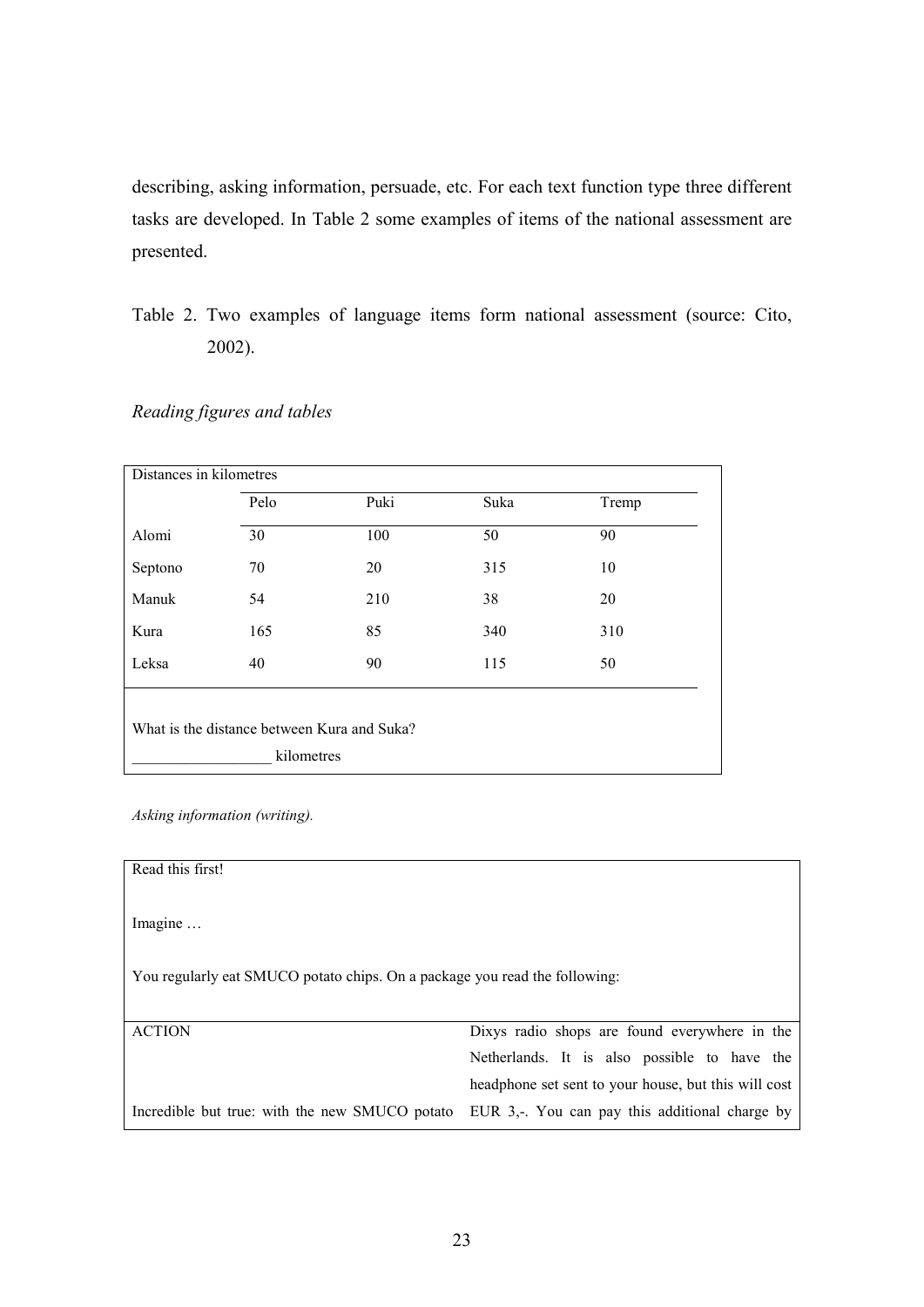| chips you can get a free stereo headphone set that                         | means of a cheque.                              |
|----------------------------------------------------------------------------|-------------------------------------------------|
| fits your walkman as well as your stereo.                                  |                                                 |
|                                                                            | Send the envelop with the saving points to:     |
| This is what you'll have to do:                                            |                                                 |
| Each SMUCO bag has one SMUCO saving point.                                 | SMUCO saving action                             |
| Gather three points and send these in a franked                            | P.O. Box 3333                                   |
| envelope to SMUCO. You will receive a voucher.                             | 1200 AD Hilversum                               |
| You can trade this voucher at Dixys radio shop for                         |                                                 |
| a marvelous free headphone set (FOR FREE!)                                 | Mention clearly your name, address and zip code |
|                                                                            | and indicate whether you want a voucher or the  |
|                                                                            | headphone set sent to your house                |
|                                                                            |                                                 |
| Task                                                                       |                                                 |
| You have three saving points and you want a voucher for the headphone set. |                                                 |
| You also want to know where you can find a Dixys radio store.              |                                                 |

Write a letter to SMUCO

After that write the envelope.

#### Speaking: evaluating

The pupil is asked to react to an advertisement and to send in a story for a radio program.

Imagine… In the newspaper you read the following ad:

RADIO VERY YOUNG

The youngest radio of the Netherlands.

A new summer a new program! Between 7 and 8 in the evening

REALLY HAPPENED, REALLY TRUE.

Send in an audio cassette with your story about

NASTY PEOPLE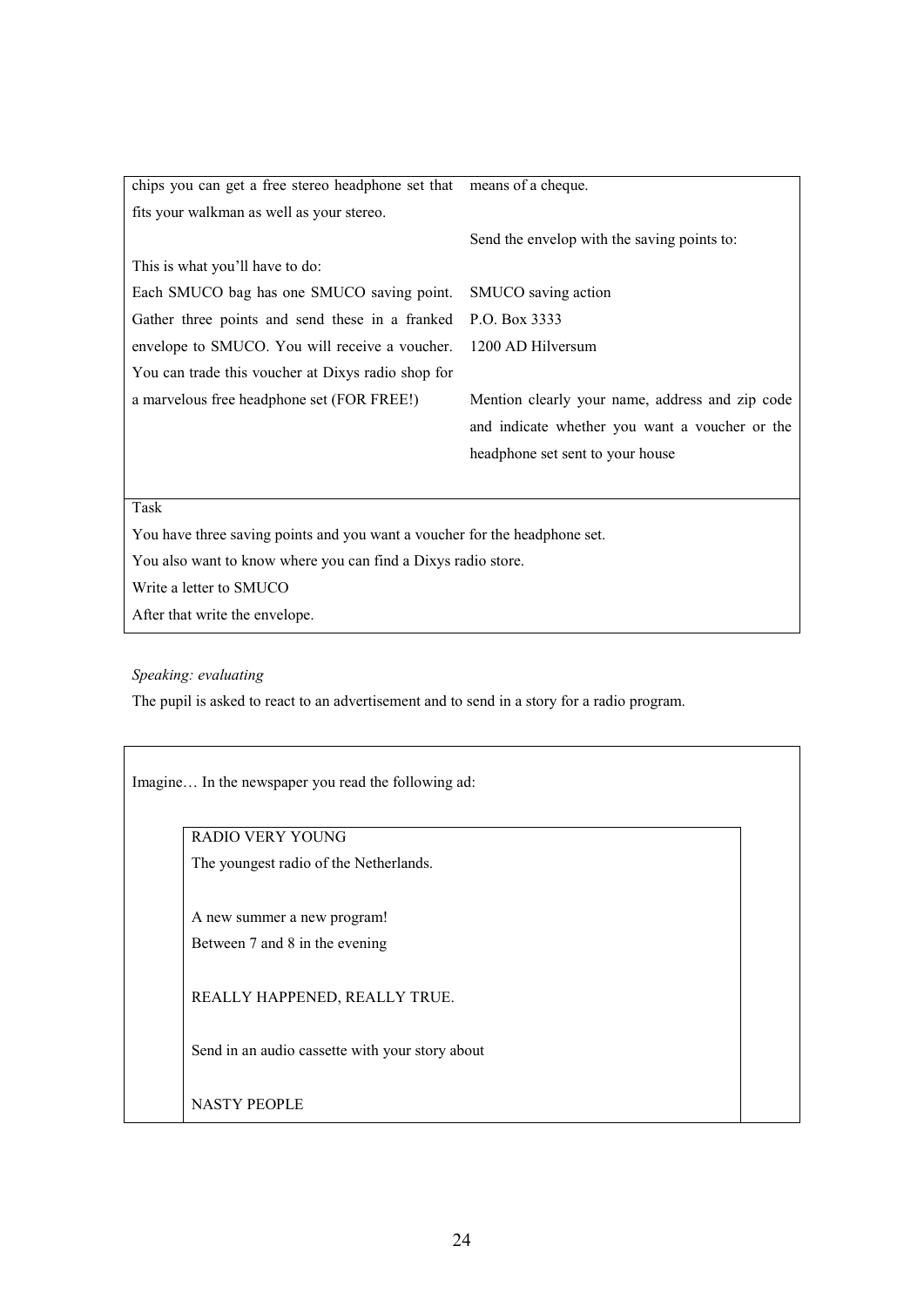And you stand a chance it be on the air soon!

Send your cassette to: RADIO VERY YOUNG P.O. BOX 12345 1014 RP Jonge Tonge

You find this ad rather appealing. Telling a story on nasty people. You certainly can recall some really annoying event. You must have experienced that somebody was being really nasty. Think of things like: Somebody treated you unfairly

- Somebody let you down
- Somebody teased you
- Somebody gossiped about you
- Somebody made a fool out of you
- Somebody laughed at you
- Somebody didn't keep his promises
- Somebody didn't let you join
- Somebody jumped the queue
- Somebody ….

The aim of national assessment is to give insight into the achievement level pupils have reached at a certain age in a diversity of subject matters. If the aim of national assessment is taken seriously it has some far-reaching implications concerning the instruments, test-taking situations, scoring as well as the design of assessments.

It is of course unfeasible for pupils to take all 21 writing and all 21 reading tasks. This would take an enormous amount of educational time and would diminish the willingness of schools to participate in national assessment. What is more, there is no need for all pupils of a school to take all tasks. The aim of national assessment is not to compare schools, but to get information about the pupils. Hence, a sample of pupils will have to take a sample of tasks. In general about three pupils of a school will take the same tests.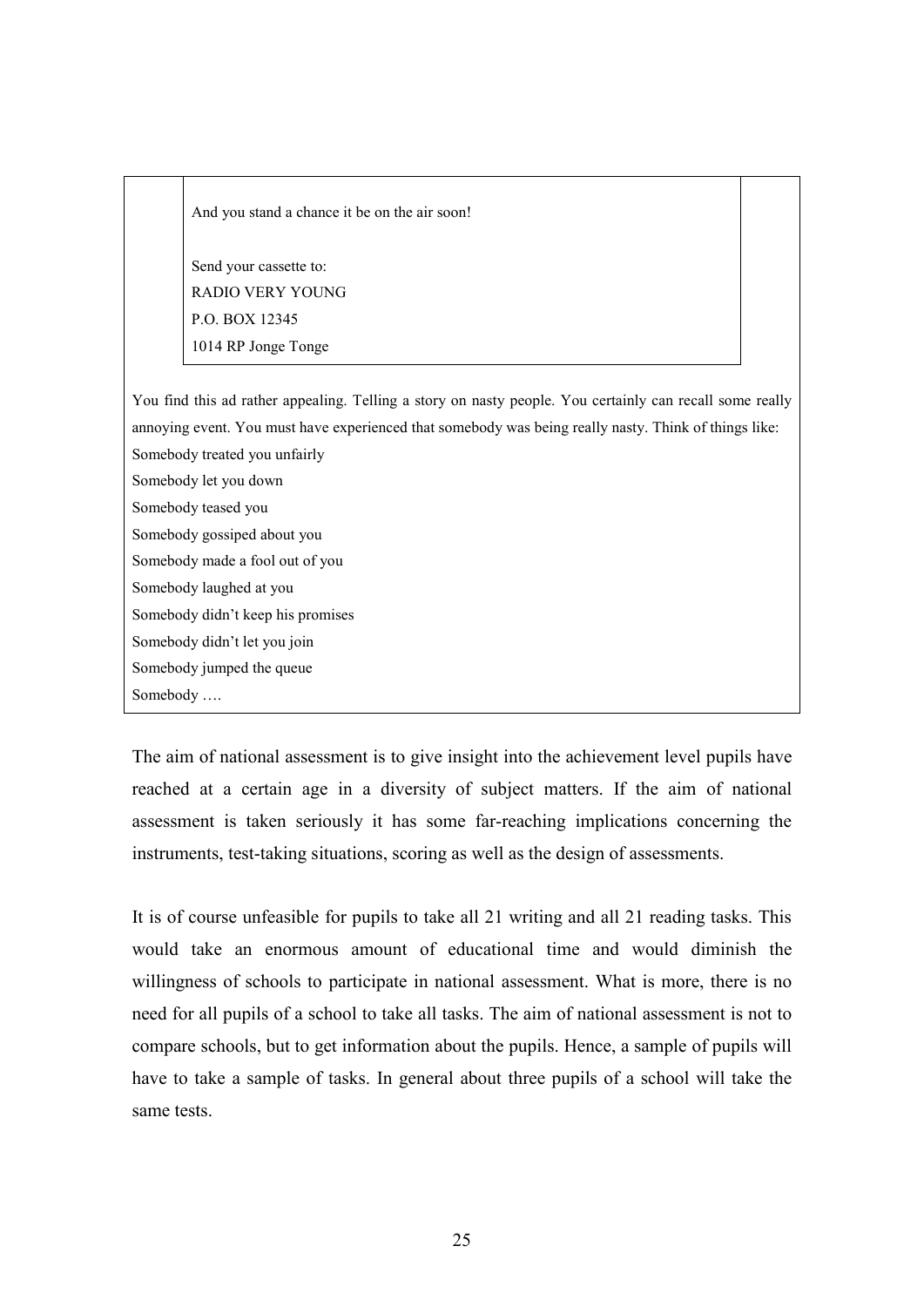This statement contains at least one pitfall. A sample of pupils means essentially a sample of schools in which a sample of pupils is drawn. Hence, a two stage sampling procedure is in operation; in the first stage a sample of schools is drawn, and in the second stage pupils within schools are sampled. Such two-stage samples are by their nature less precise than single-stage samples (with the same number of elements), because the achievements of two randomly selected pupils from one school are likely to be more alike than the achievements of two randomly selected pupils. In effect a sample of one pupil per school would be the smallest and most precise sample. However, the costs would be far to high, as for each pupil a different school needs to be visited. Therefore, the same test is generally given to (about) three pupils per school. In practice, however, more pupils per school are tested, but with different tests. For instance, one pupil of a school can take three writing tests, while another pupil of the same school takes three reading tests, and yet another pupil of the same school takes three speaking tests.

A crucial point in sample studies is of course the precision of the mean estimate. An estimate has to be rather precise if the aim is to evaluate the status quo as well as to identify changes in achievements between different assessments. In general a choice is made for a precision of 95% (Wesdorp et al., 1986). So, all other things being equal, the true mean score will not deviate much from the estimated mean score. This holds, however, for the population as a whole, but estimates of mean scores for several relevant subpopulations need to be precise as well. Hence, for each subpopulation the sample must be precise enough, but it will always be less precise than the overall sample.

Except distinctions between boys and girls also distinctions are made according pupil weighting (see above). Pupil weighting is an important factor in the funding of schools. Based on pupil weighting the population of schools are divided in three strata. The first stratum contains schools with primarily children whose parents finished secondary education. The second stratum includes schools with primarily Dutch working class pupils and few non-native pupils. The third stratum consists of schools with many Dutch working class pupils and non-native pupils.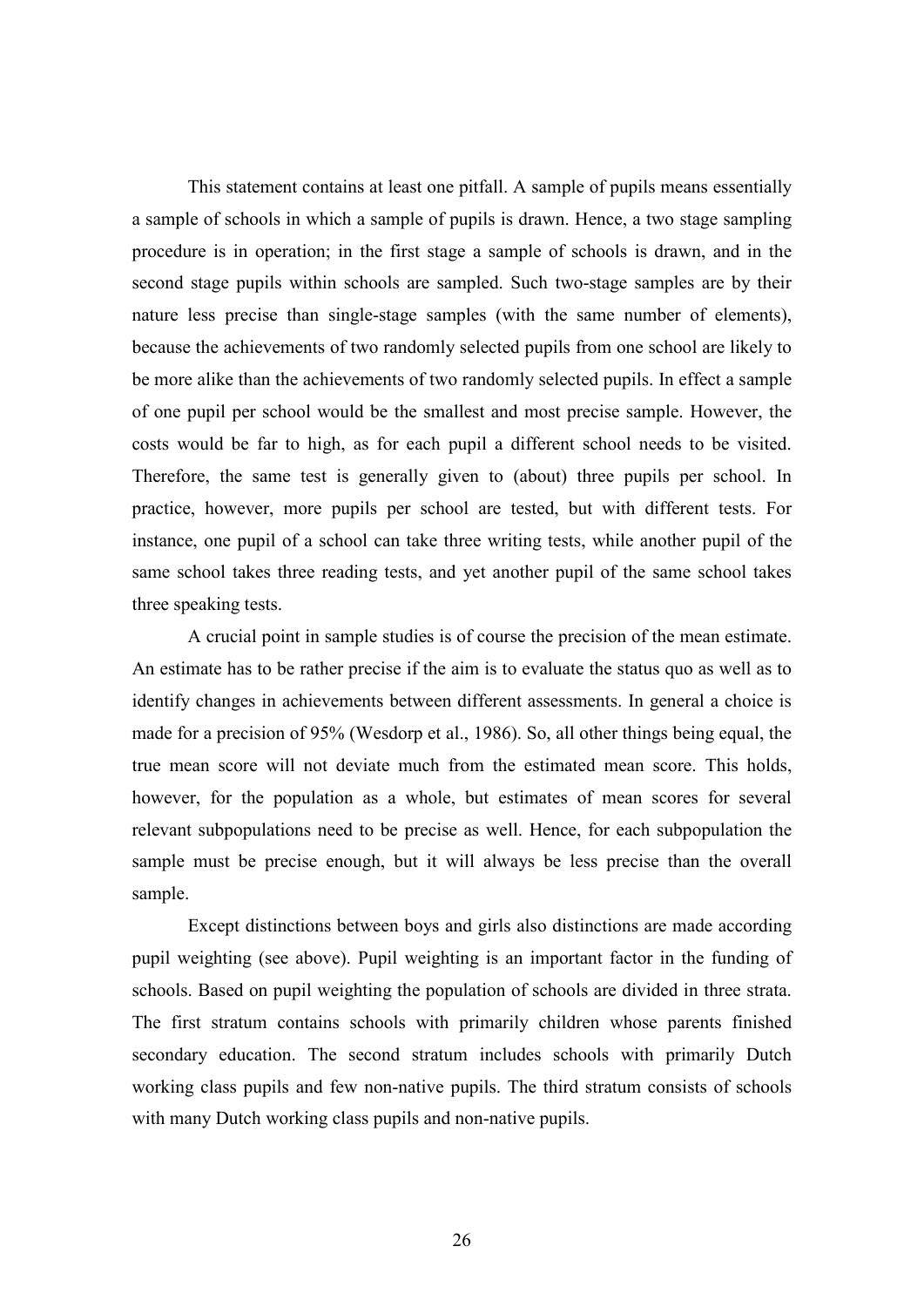For each stratum a sample is drawn, in order to arrive at a total precision of 95% and a somewhat lower precision per sample (see for instance, Cito 2002). This seems to be appealing figures, but please note that schools participate on a voluntary basis in national assessment. Possibly, the schools that are not willing to co-operate with national assessment differ in certain aspects from the ones that are co-operating. This means that there might be a bias in the sample due to nonresponse. In Table 4 bias due to nonresponse in the feasibility study of Wesdorp et al. (1986) is quantified.

Table 4. Possible bias due to nonresponse in the estimate of the population mean on one reading assignment  $(X = 4.17)$ .

|                         | Percentage of respondents with |                       |
|-------------------------|--------------------------------|-----------------------|
| Score of nonrespondents | score                          | Bias in estimate of X |
| $\theta$                | 2.8                            | 2.00                  |
|                         | 4.5                            | 1.52                  |
| 2                       | 8.1                            | 1.04                  |
| 3                       | 12.3                           | 0.56                  |
| 4                       | 21.6                           | 0.08                  |
| 5                       | 31.9                           | $-0.40$               |
| 6                       | 18.9                           | $-0.88$               |
|                         |                                |                       |

If, for instance, the score of nonrespondents on a task is 0, then the bias in the estimate of the population mean is 2 score points. Such a large difference due to nonresponse, however, is very unlikely, as only 2.8% of the respondents did get this score. If, on the other hand all nonrespondents would get the maximum score on this task, the estimated mean would be 0.88 below the true population mean. Even if the mean difference between respondents and nonrespondents would be only one item answered correctly, the bias in the estimated mean would be considerable. In that case the bias due to nonresponse would be about six times higher than the standard error. Purpose of this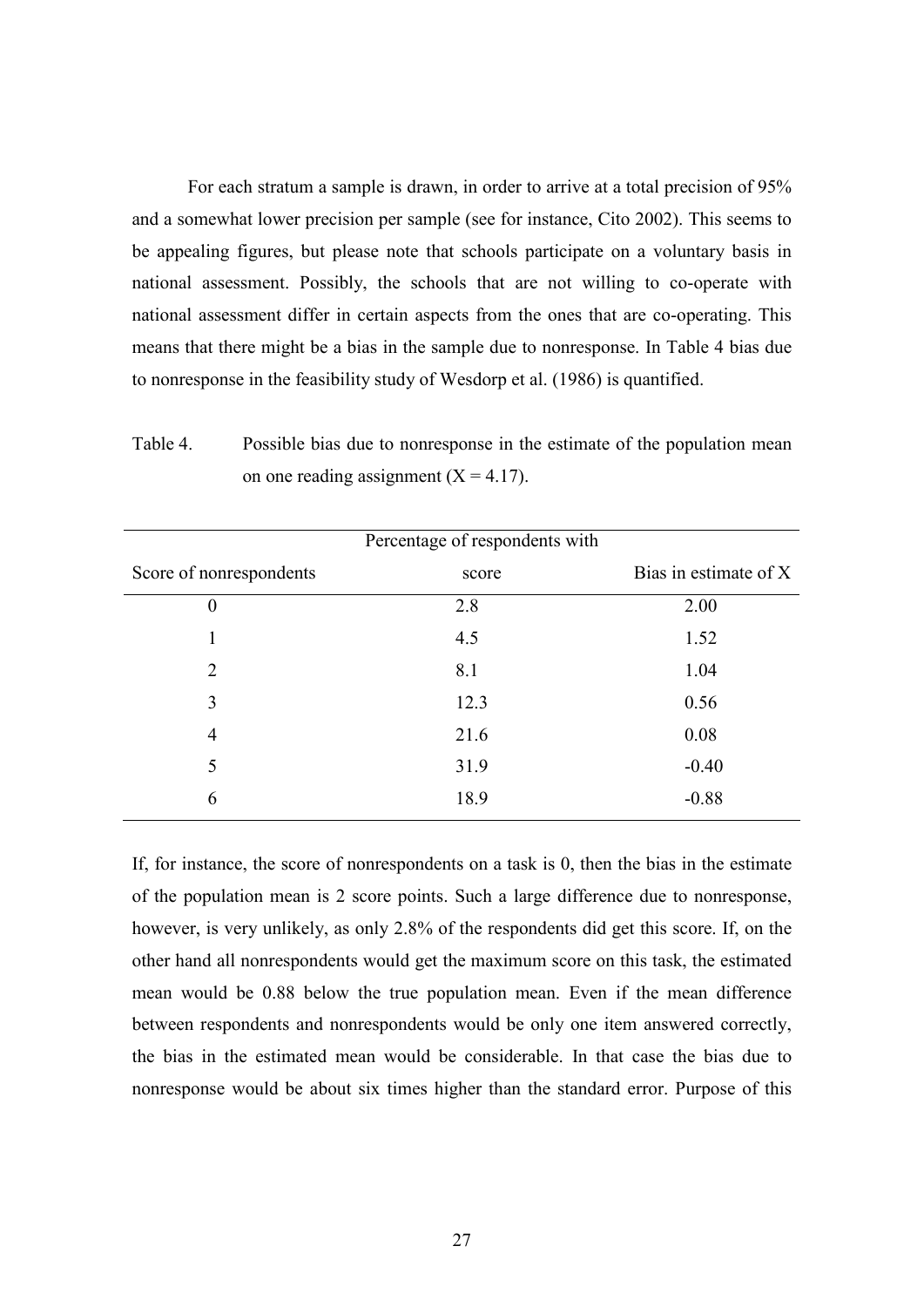illustration is to show that the problem of nonresponse may be considerable, especially if one takes into consideration that the response percentages are below 50% and in the lowest stratum (with working class and non-native children) only about 30%.

 The results of national assessments in the Netherlands are reported per scale. For instance, on the test of reading argumentative texts, that consists of 18 items, the 10% weakest pupils have slim chance (smaller than 50%) to answer any item correctly. The average pupil has answered six items correctly, six items moderately, and failed on twelve items. The percentile-90 pupils have answered eleven items correctly, seven items moderately and six unsatisfactorily (Cito, p.61). Next to such general descriptions, the achievements are broken down by gender, language spoken at home, age and pupil weighting. In general girls score slightly higher than boys (only on contemplative texts boys outperform girls). Moreover, the scores of pupils who speak standard Dutch are slightly higher than those of pupils who speak dialect of Dutch or those who speak more languages at home. Pupils who only speak a foreign language (usually their parents' mother tongue) at home have the lowest language scores. Pupil weighting proves to be an important indicator of language achievements. The higher the pupils' weight, the lower their achievements.

 Over the years the national assessments revealed that most language achievements did not change; between 1993 and 1998; pupils in 1998 can read and write as well as those in 1993. The same holds for supportive skills like grammar, word knowledge, spelling, etc. Only on listening to reporting texts and fictional texts the achievements appear to decrease gradually between 1988 and 1998.

 The achievements of pupils can be summarized per scale. Important however are value judgments on the achievements; what does it mean that 50% has answered six items correctly? Is such an achievement satisfactory, or does this represent a minimal achievement? Hence, it is essential to define norms in order to value achievements. Cito uses a method of norm setting, in which informed raters decide how many items pupils need to answer correctly in order to achieve a minimum, sufficient or advanced achievement. This procedure can be used for all subject areas. However, this method does not always produce relevant results. For instance, politicians who establish norms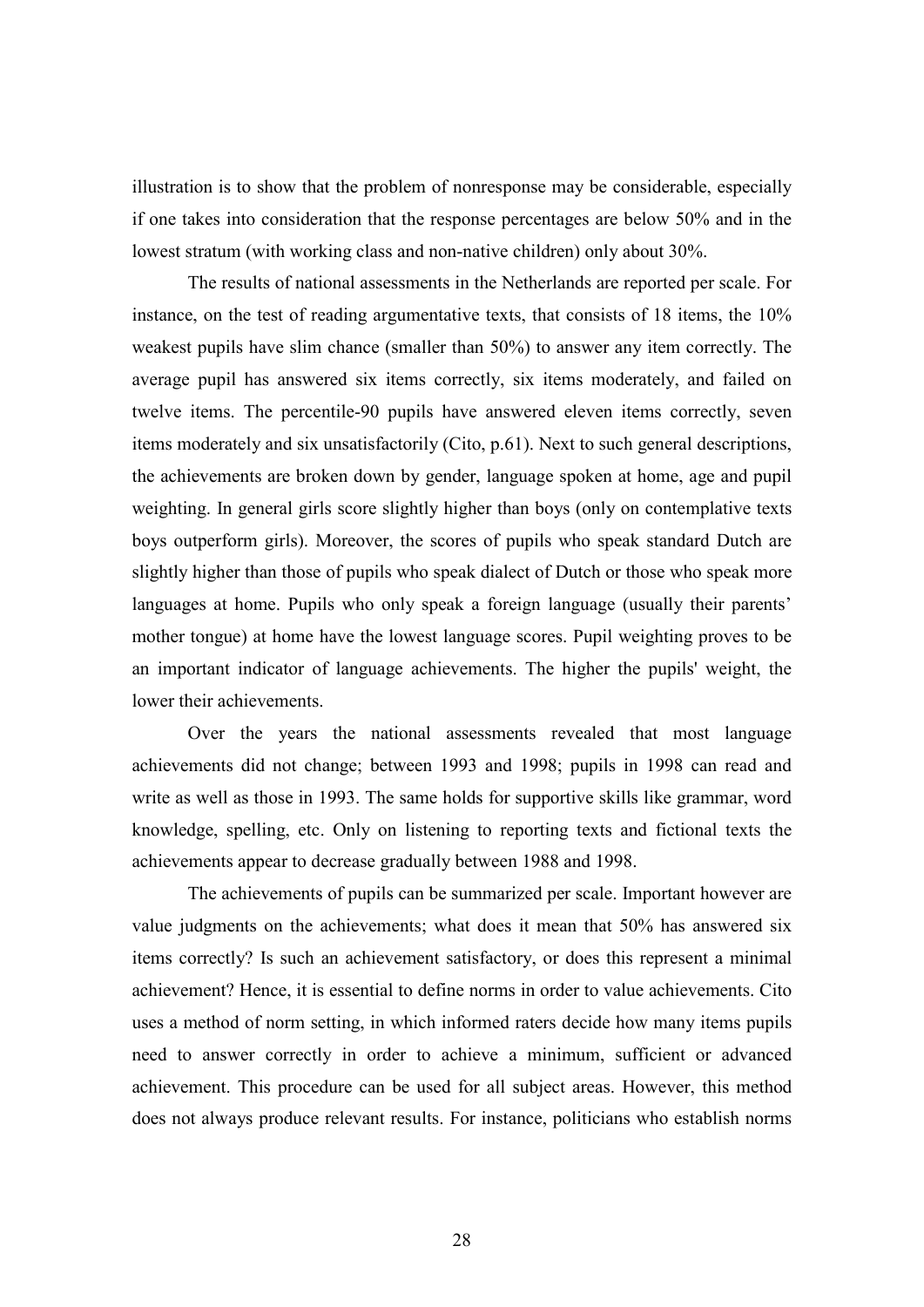were asked how many spelling errors they thought pupils make. Without fail they underestimated pupil achievements. Sometimes, other methods for standard setting might be preferable. For some writing tasks, for instance, it might be better to use the core-item method. This method consists of identifying the most important items in a task - items that a pupil must absolutely answer correctly. If a pupil fails to mention a return address in the SMUCO potato chips task (see Table 2), the communication can never succeed. Hence, one could argue that this information is more essential than other elements (compare, Kuhlemeier / Van den Bergh, 1990).

Pupil achievements depend, at least partially, on education. Therefore, national assessment also gathers information on aspects like methods applied and amount of time spent on different subject matters. In this way also information can be provided on which methods are used, and which trends get apparent over time. Product oriented methods are nowadays by far more popular than strategic or eclectic methods. On average almost 5 hours per week are spent on language activities in the last three years of primary education, of which 2:18 hours are spent on reading.

 Although the achievements are many times broken down (e.g. by method), we cannot interpret these results as input-output analyses. The number of pupils per school is much too low to allow for precise estimates of achievements at school level. Neither the design of national assessment in the Netherlands, nor the item-response modelling allows for such type of analyses. The item-response method is in principle developed and should be used be used primarily for an efficient estimate of pupil achievements.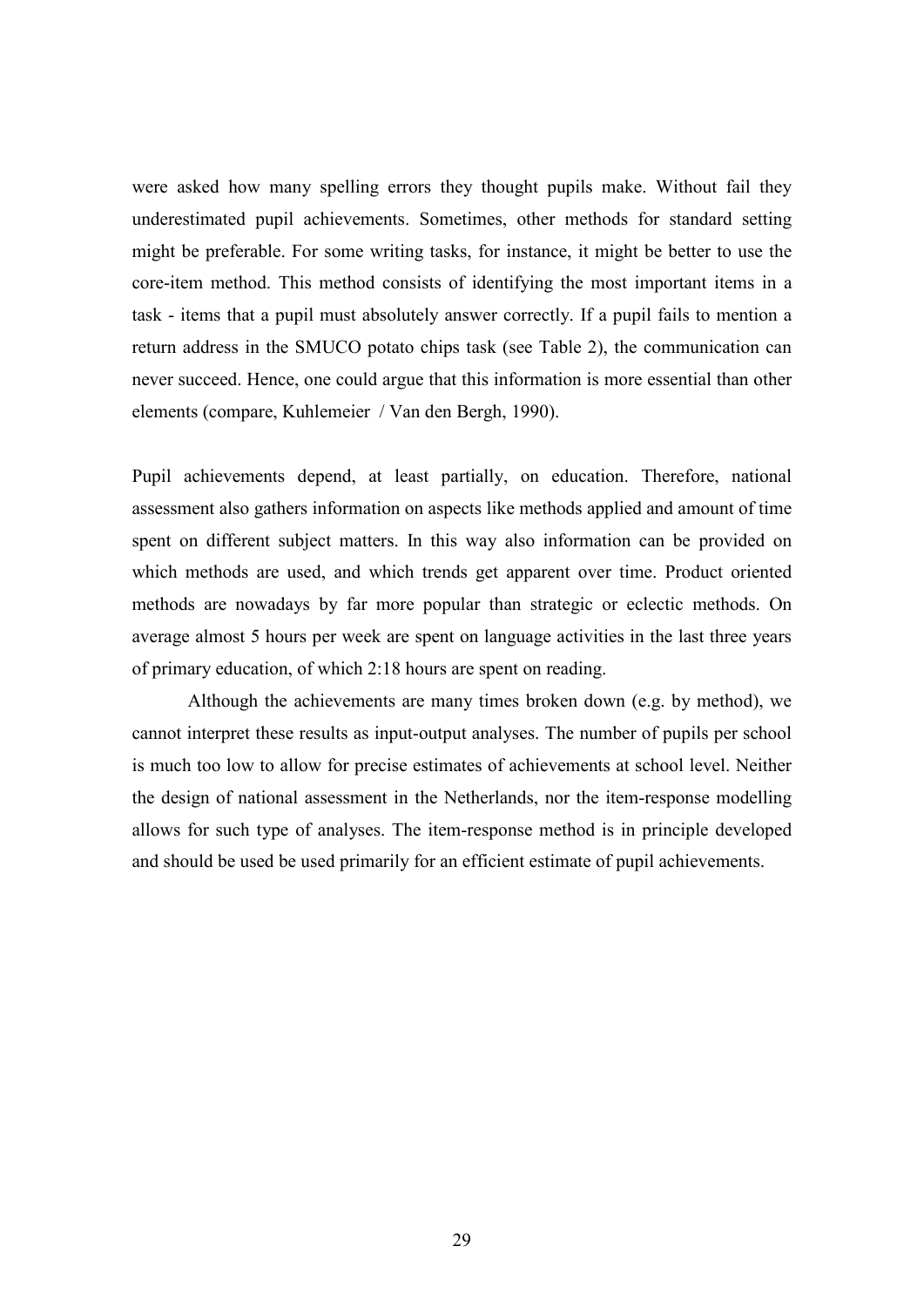#### 4. Discussion

After the description of a variety of assessment systems we will now discuss some main issues regarding the purposes and outcomes of the national assessment compared to the other instruments.

#### 4.1 The language concept behind language assessment

From a linguistic point of view it is important to mention which domains of language competencies are tested in the national assessment instruments. Criticism has focussed on the concept of language testing. Traditionally language tests draw heavily on the distinction between receptive and productive skills, and are restricted to reading and listening (Van Berkel, 2002). As the skills are tested separately, only a fragmented picture of language competencies is likely to arise.

In national assessment the traditional language domains are divided up into sub domains. In reading a distinction is made between reading fiction and non-fiction, and with respect to listening the subtypes argumentation, reportage, opinion and fiction are distinguished. Next to these traditional domains the following so called 'supportive skills' are tested: (1) meaning of words, (2) the semantic relationships categorizations, generalizations, contradictions and the coherence within a semantic field, (3) the morphological formation of plural, gender, composites, diminutives, and degrees of comparison, (4) syllables, (5) function words, (6) the syntactic construction of compound out of simple sentences, the conversion of assertions into questions, and the construction of correct sentences by changing word order, (7) orthography, and (8) interpunction and, finally, (9) the alphabet. These linguistic elements of Dutch are tested separately. The degree to which knowledge of these characteristics interrelates with language use capacity is not considered.

This fragmented language concept is defended with reference to the necessity of constructing a valid test, that allows for comparison of language skills over several years as well as for a comparison of individuals. Only by dividing language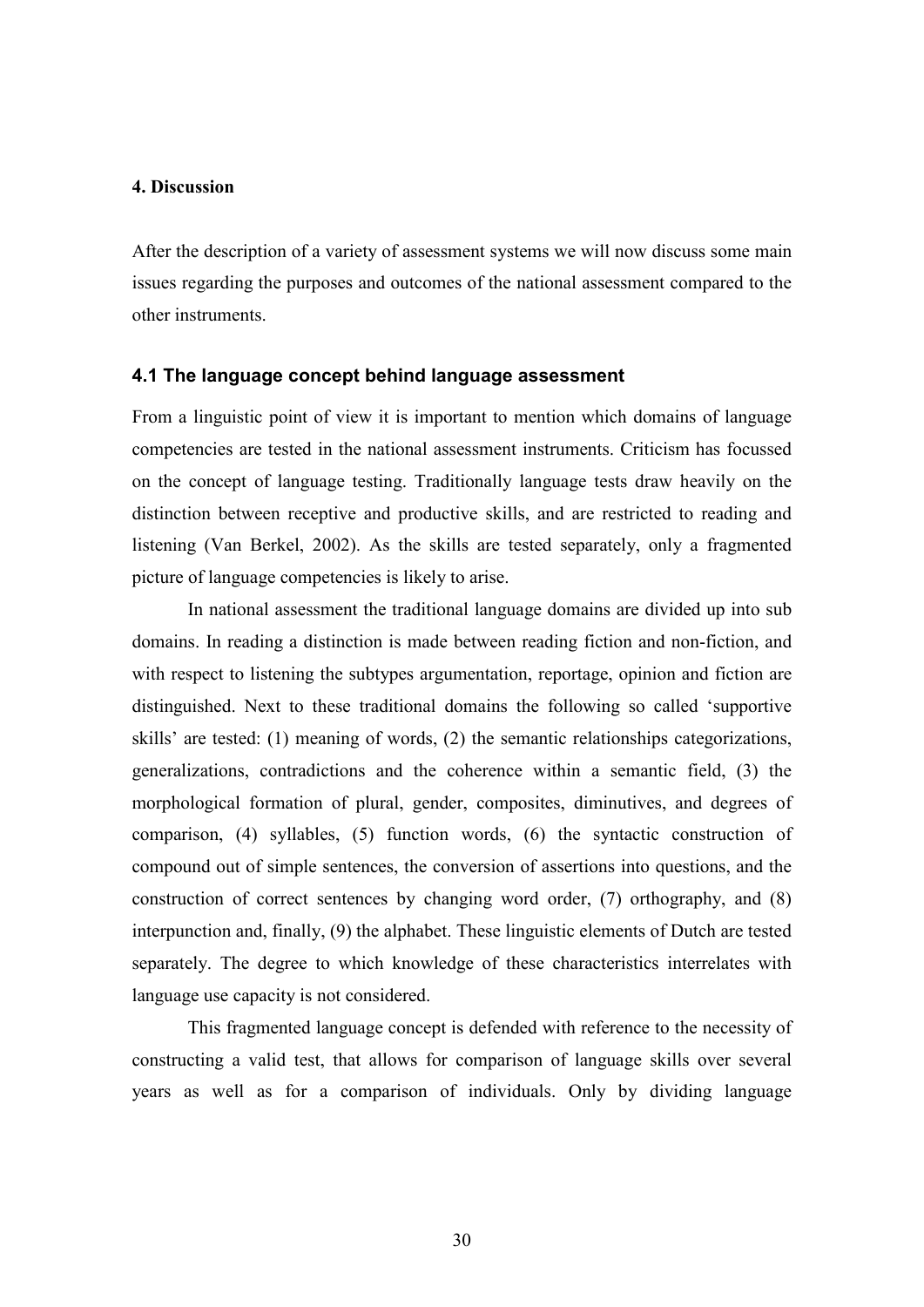competencies up into these small, isolated sub skills, a comparison of these skill over years is guaranteed. Interestingly, the final report (Berkel et al., 2002) contains a plea to base the national assessment on an interactive language concept, which integrates the fragmented language subskills (Berends 2002, 12). This plea has not triggered any reactions. Instead, Cito uses, so-called 'curricular units' (units which have a specific place in schools' curricula), as basic elements in national assessment. One could wonder however, if the proposed way of measurement of Berkel is compatible with the aims of national assessment, which is comparison of scores over years and comparison of scores between sub-populations. Consequently statistical and psychometric assumptions will have to be met in order to allow for such comparisons. On the other hand the present method of matrix sampling (in which each pupil takes only a small part of the tests) does not allow for exhaustive analysis of the relations between scores on different tests. If one would like to analysis the relation between language skills, one would have to use a less efficient test-taking design (e.g. Kuhlemeier / Van den Bergh, 1998).

Compared to the Cito Final Test the national assessment test covers a relatively broad language domain by testing each sub domain and supportive skills by means of altogether 166 different tests, whereas the Cito Final test has only 100 language items. This is all the more striking since the Cito Final Test is far more influential with respect to the determination of the school career of individual pupils as well as with respect to the social relevance and regular publicity. Every year Cito Final Test attracts big media attention in the public debate on education.

# 4.2 National assessment, individual language development and quality control

From a didactic and curricular point of view an interesting question is how different assessment instruments allow to assess the language development of individual pupils. First of all, it should be noted that school exams and the Cito Final Test are derived from the Dutch qualification structure with its norms and purposes, and do not aim at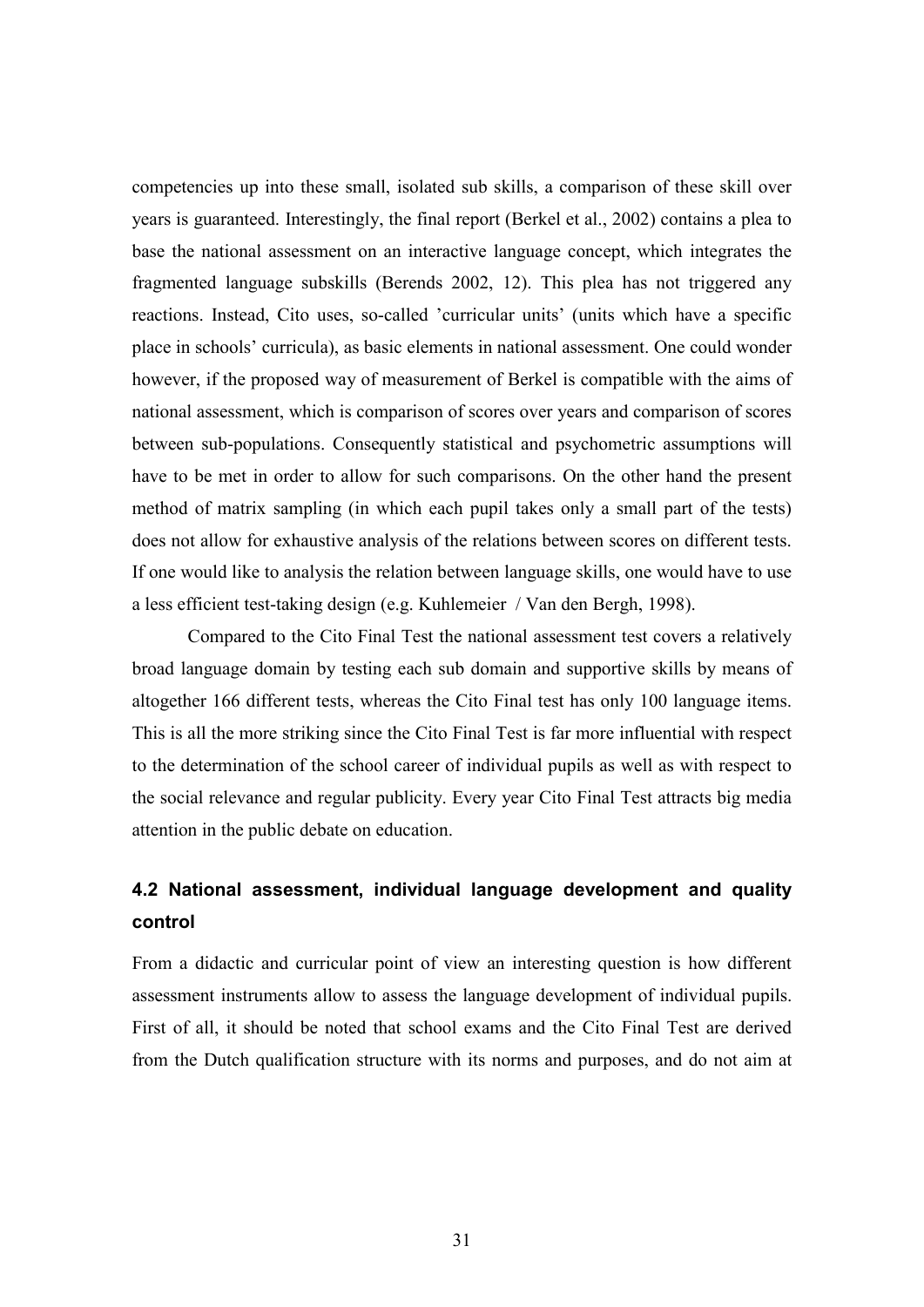documenting the progress of individual pupils. National assessment tracks changes at the system level. So, individual pupils are of less importance for this type of evaluation.

Progress of individual pupils becomes only visible through regular tests within a framework of a pupil-monitoring system that periodically relates individual test scores to a standard norm. Although only few sub skills in linguistic sub domains are tested, the system has a general diagnostic function, since it warns teachers when pupils do not achieve the expected progress. Teachers then need to interpret the test result based on their own understanding of the pupil's language achievements and decide whether extra support is necessary.

The pupil-monitoring system starts from an import presupposition that is not self-evident in the Dutch educational structure, namely that all schools offer the same (language) curriculum. Only if a school offers the language curriculum that corresponds to the pupil-monitoring system its tests make sense. Under circumstances it may not be clear whether the individual pupil fails because he is delayed in his language development or simply because his school programme did not yet deal with the tested skills. Since the Netherlands cherish freedom of education, schools can set up their own curricula and they do so. In primary education, this implies that various pupilmonitoring systems function next to each other, but as there is more or less consensus on the curriculum (for the basic skills anyway) different monitor systems can function next to each other. In secondary education the language curricula are so diverse, that attempts to develop a pupil-monitoring system have failed.

In this connection we have to mention an institution with a long tradition within the Dutch educational system, that we have not mentioned before, namely the school inspection. This institute's task is to control the minimal educational quality on national and local level. The inspection has the right and duty to interfere in school curriculum and didactics when negative achievements occur, for instance when parents complain. All schools have to co-operate with the school inspection and comply with their advices. School boards are responsible when schools do not implement the inspector's directives. For example, the city of Amsterdam - in its position as school board for the Amsterdam public schools - was recently obliged to pay extra lessons in a case where parents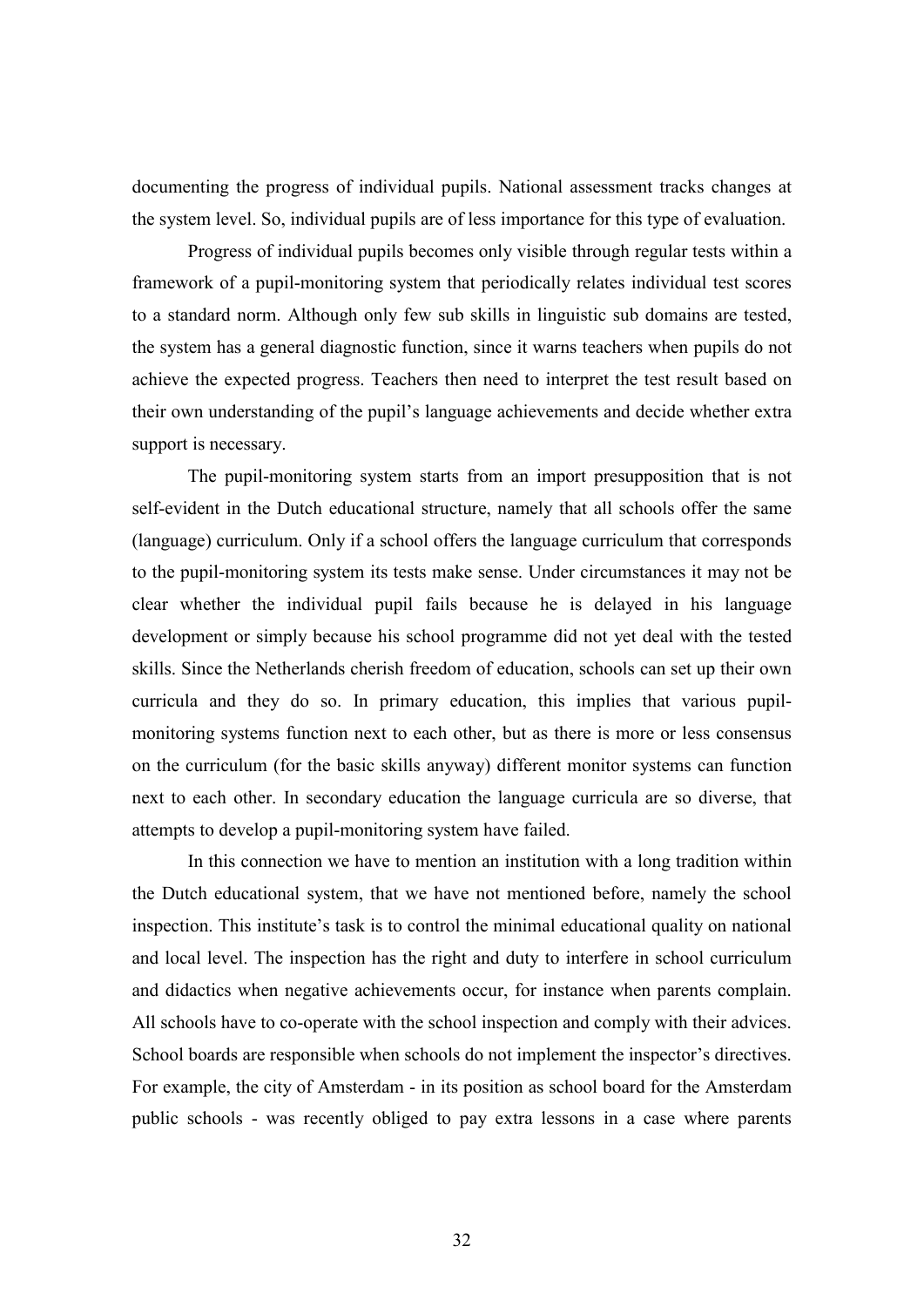complained about the poor quality of language education in a school that had repeatedly ignored the directives of the local school inspection. The national school inspection reports periodically to the minister of education on important issues in all educational sectors and issues advices on the execution and development of the assessments instruments under discussion in this report. The actual impact of school inspection's advice and report is not always very apparent. Sometimes, however, the institute initiates a political dispute on the quality of education.

#### 4.3 Language assessment and migrant children

An important question in this study is how suitable various types of language assessment are for the assessment of achievements of migrant children. As we stated before, despite extra efforts the position of these children in Dutch education is problematic. Generally, they perform rather poorly on various tests and they are overrepresented in special primary and secondary education as well as in the vocational sectors of education. A tendency towards ethnic segregation in schools becomes evident and more and more accepted (Karsten et al, 2002). The results on language assessment tests have an important impact on the school career of migrant children, but can not completely account for their problematic situation: other factors such as school choice by parents and preference for more culturally homogenous schools are also important. The proverbial Dutch cultural tolerance looses its mythical value and the presence of everyday and institutional racism appears (Koole / ten Thije, 1994). Concerning the suitability of language assessment for migrant children there are three important issues to consider.

First of all, language tests for migrant children suffer from a cultural bias. Many studies have shown that item bias is an issue in the Cito Final Test (e.g. Kok, 1988; Uiterwijk, 1994). However, the effects of bias on the test scores are at best minimal; the overall test score is hardly influenced by bias against culture and/or gender. Hence, although the effect exists in the Cito Final Test, it is an effect on only a very small part of the items, nevertheless even for these biased items it is small but significant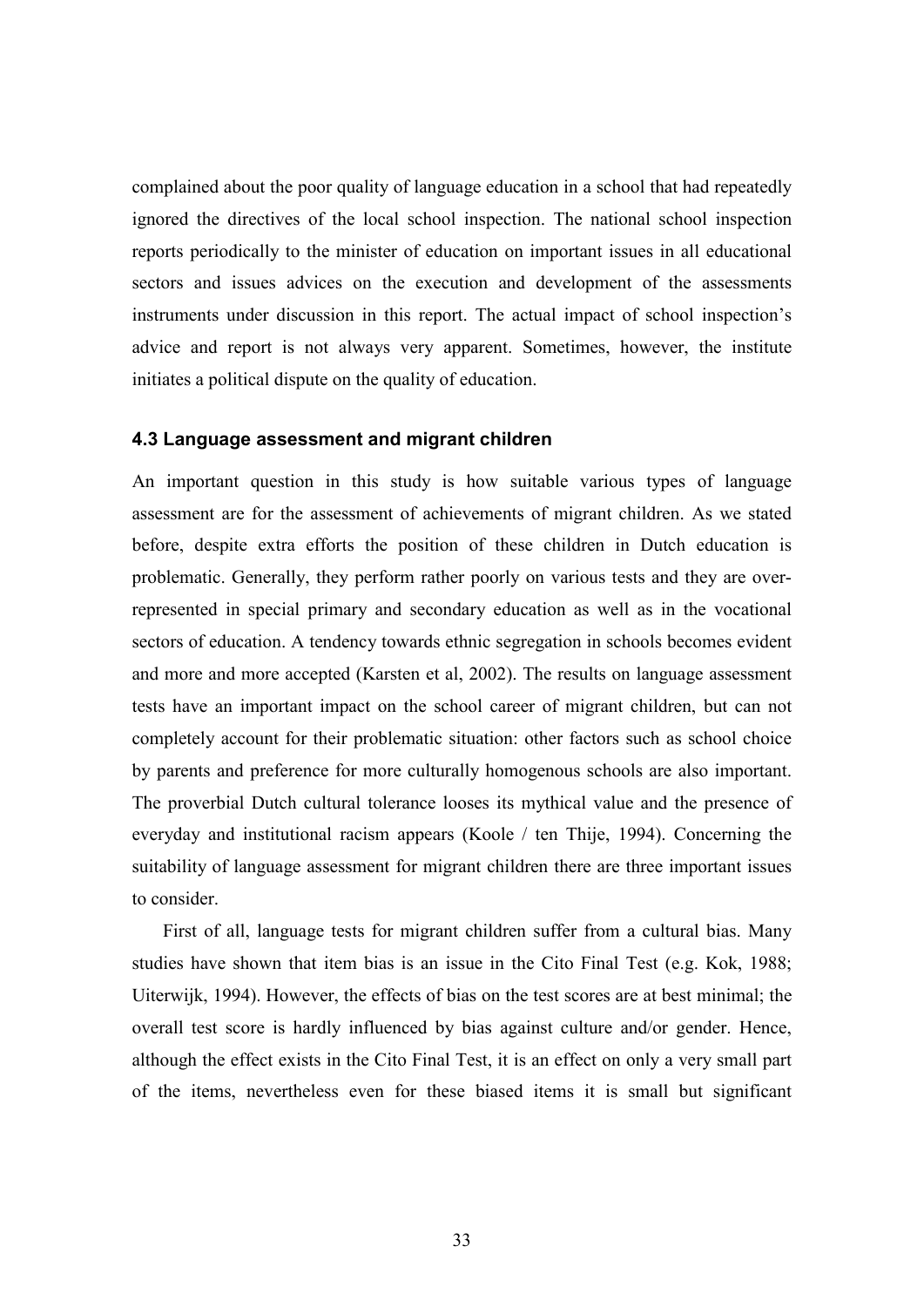(Uiterwijk, 1994). For effects of item bias on scores in central exams, or pupil monitoring systems, no data are available as yet.

 The next issue concerns the question of how language assessment affects the opportunities for migrant children. Above we noted that the pupil-monitoring system helps to identify children who are at risk. This refers to migrant children as well. As for the Cito Final Test, it prevents migrant children to choose for an educational sector that does not correspond to their capacities. In a sense the Cito Final Test tempers parents' (too) high expectations. As the Cito Final test appeared to be less precise for migrant children, teachers have 'over-advised' them. Afterwards pupils could not satisfy school standards and abandoned school before they actually achieved their formal qualification (Van Veen / Berdowski, 2000; Vedder / Kloprogge, 2001). Illustrative in this respect is the Amsterdam situation. Since several years the Cito Final Test is obligatory for all pupils in Amsterdam, and the outcome of the test delimits the possibility of secondary school choice. As a consequence the school choice of migrant children among others has changed slightly and a tendency can be observed that less migrant children abandon school before their qualification (Minister of Education, 1999).

 The accuracy of the Cito Final Test for low scoring children has been a concern of the Cito as well. Therefore, they have started last year with a special version of the Cito Final Test in which differences between low scoring children is optimized. Hence, standard error of the estimate is reduced considerably and advice for types of secondary education can be made more secure.

Finally, we want to stress the fact that we have only discussed mean scores, and reported (some) changes in mean scores over years. For instance, it was concluded that migrant pupils have on average lower language scores. However, we did not focus on differences between sub populations of migrant children; as these differences tend to be large as well the generalization to one group is hardly warranted. Neither did we discuss the differences between pupils with sub-populations. These tend to be large as well, especially within the population of migrant children.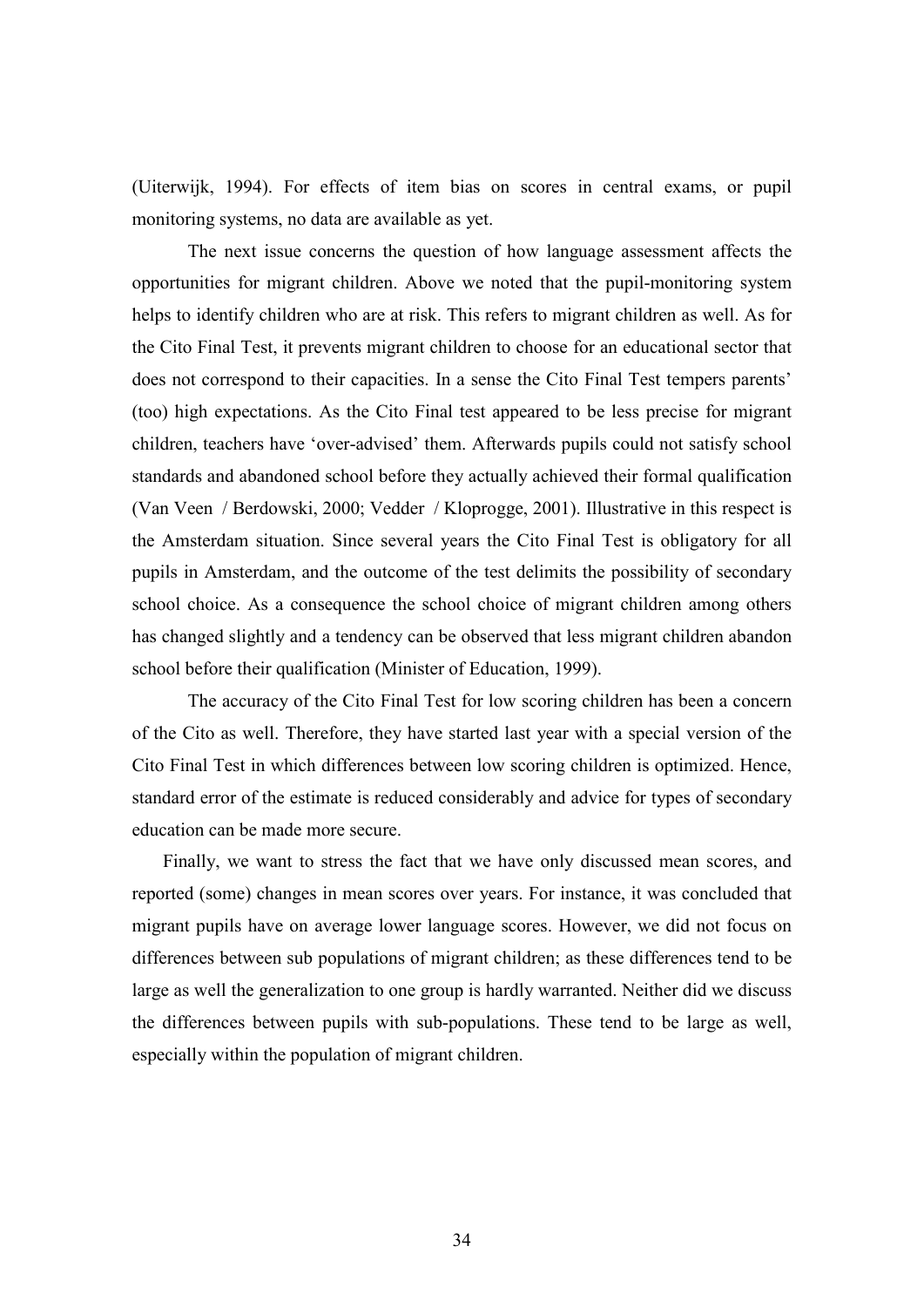## 4.4 The Netherlands: European testing champion?

What is the overall picture of our survey on the various assessment instruments? Central exams, Cito Final Test, pupil-monitoring systems measure pupil achievements at certain points during the educational career of pupils. Each of these pupil achievementmeasuring systems has its own strengths and weaknesses. For instance, school exams are primarily developed to make pass/fail decisions. They can be used to compare schools from the same type in one year. However, schools from a different type cannot be compared, as their pupils take different exams. Nor do the exams allow for a comparison of different years' pupil achievements. However, the main drawback from using exam scores as indicator of the level of education is that exams are relatively small measures of achievement; one cannot generalize to the domain the test comes from.

 Since national assessment has been institutionalised 15 year ago (economic) interest is involved, and therefore, the system needs to legitimise itself constantly. Currently little is known about the influence of its outcomes on educational policies on a national and local level. The first feasibility test in 1985 caused a vehement social discussion on 'functional illiteracy'. The next three studies documented a relatively stable level with respect to reading and listening competencies. However, they also revealed the structural problems of migrant children. As long as the national assessment studies are not used to put these issues on the political agenda, they legitimise the current language and educational policy.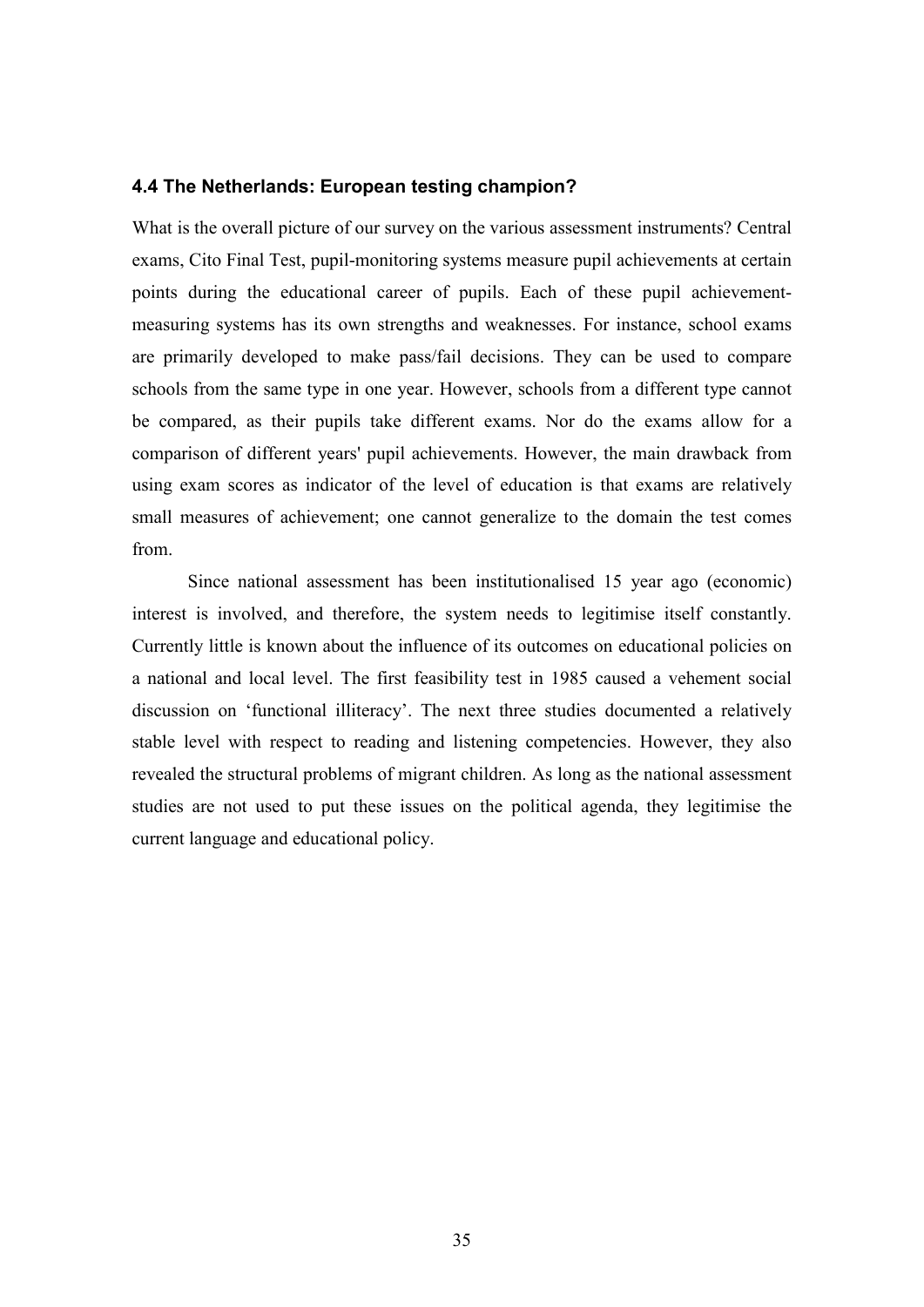# **References**

- Berends, R. (2002). In Nederland missen we een goed concept voor taalonderwijs. In: S. van Berkel et al. (red.). Balans van het taalonderwijs halverwege de basisschool 3. Uitkomsten van de derde peiling 1999. Arnhem: Cito, 12.
- Bergh, H. van den (1990). On the construct validity of multiple-choice items for reading comprehension. Applied Psychological Measurement, 14, 1-12.
- Bergh, H. van den / Kuhlemeier, H. (1990). De haalbaarheid van eindtermen voor de basisvorming. Pedagogische Studiën, 67, 1-15.
- Bergh, H. van den, Glopper, K. de / Schoonen, R. (1987). Directe metingen van schrijfvaardigheid: Validiteit en taakeffecten. In, F.H. van Eemeren / R. Grootendorst (Red.), Taalbeheersing in ontwikkeling. Dordrecht: Foris Publications.
- Bergh, H. van den, Rohde, E. / Zwarts, M. (2003). Is het ene examen het andere? Over de stabiliteit van schoolonderzoek en centraal examen. Pedagogische Studiën, 80, 176-191.
- Berkel, S. van, Schoot, F. van der, Engelen, R. / Maris, G. (red.) (2002). Balans van het taalonderwijs halverwege de basisschool 3. Uitkomsten van de derde peiling 1999. Arnhem: Cito.
- Cito (2002). Balans van het taalonderwijs aan het einde van de basisschool 3. Arnhem: Cito.
- Clark, H.H. (1973). The language-as-a-fixed-effect fallacy: A critique of language statistics in psychological research. Journal of Verbal Learning and Verbal Behavior, 12, 335-359.
- Doornbos, K. (1986). De verzorgingsstructuur van het onderwijs. In: J.A. Kemenade et al. (red.) Onderwijs: Bestel en beleid I: Onderwijs in hoofdlijnen. Groningen: Wolters, 244-270.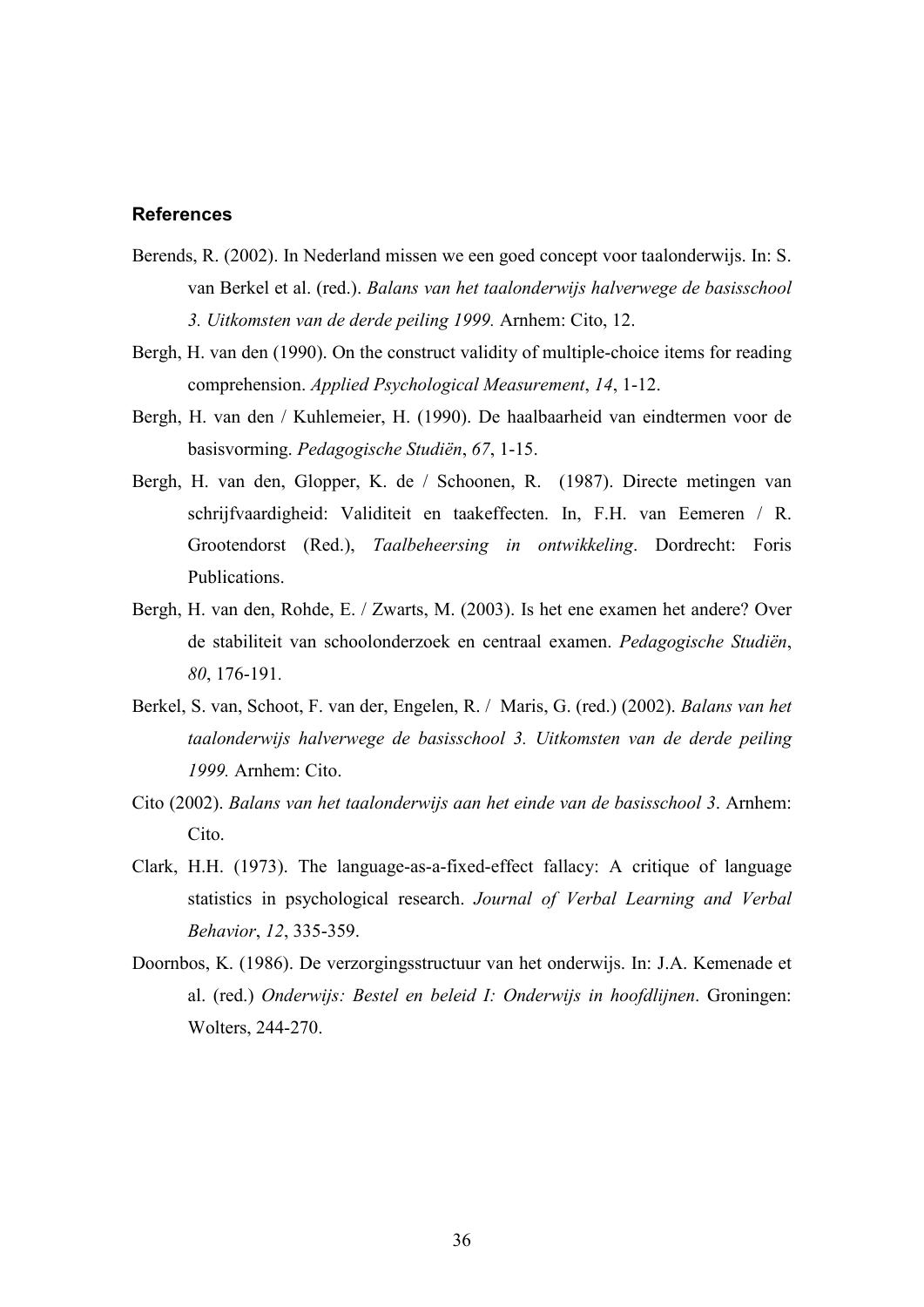- Glopper, K. de / Schooten E. van (2002). Dalende leerlingprestaties op de centraal schriftelijke examens Duits, Engels en Frans in mavo, havo en vwo? Pedagogische Studiën, 79, 5-17.
- Karsten, S., Roeleveld, J., Ledoux, G., Felix, C. / Elshof, D. (2002). Schoolkeuze en etnische segregatie in het basisonderwijs. Pedagogische Studiën 79/5, 359-376.
- Kok, F. (1988). Vraagpartijdigheid. Amsterdam: Universiteit van Amsterdam.
- Koole, T. / Thije, Jan D. ten (1994). The Construction of Intercultural Discourse. Team discussions of educational advisers (Utrecht: diss.) Amsterdam / Atlanta: RODOPI.
- Kuhlemeier, H. / Bergh, H. van den (1998). Relationships between language skills and task effects. Perceptual and Motor Skills, 86, 443-463.
- Minister of Education (1999). Plan van Aanpak Voortijdig Schoolverlaten. Den Haag: SDU.
- Minister of Education (2003). Onderwijsprofiel van Nederland. Samenvatting van de belangrijkste beelden van 'Education at a Glance'. Het onderwijs indicatoren rapport van OESO. Website: http://www.minocw.nl/brief2k/2003 /doc/44136g. PDF, 15 January 2004.
- Minister of Education (2004). Fact and figure. Website: http://www.minocw.nl/english/ figures2003/008.html, 15 januari 2004.
- Roeleveld, J. (2002). De kwaliteit van het basisonderwijs: dalen de Cito-scores? Pedagogische Studiën, 79, 389-403.
- Sociaal en Cultureel Rapport (2000). Nederland in Europa, Sociaal en Cultureel Planbureau, Den Haag.
- Uiterwijk, H. (1994). Eindtoets basisonderwijs: De bruikbaarheid van de eindtoets basisonderwijs voor allochtone leerlingen. Arnhem: Cito.
- Vedder, P. / Kloprogge, J. (2001). Onderwijskansen op tafel: het bestrijden en voorkomen van onderwijsachterstand. Den Haag: Management Landelijke Activiteiten Onderwijskansen PMPO.
- Veen, D. van / Berdowski, Z. (2000). Preventie van schoolveruim en zorg voor risicoleerlingen. Leuven: Garant.